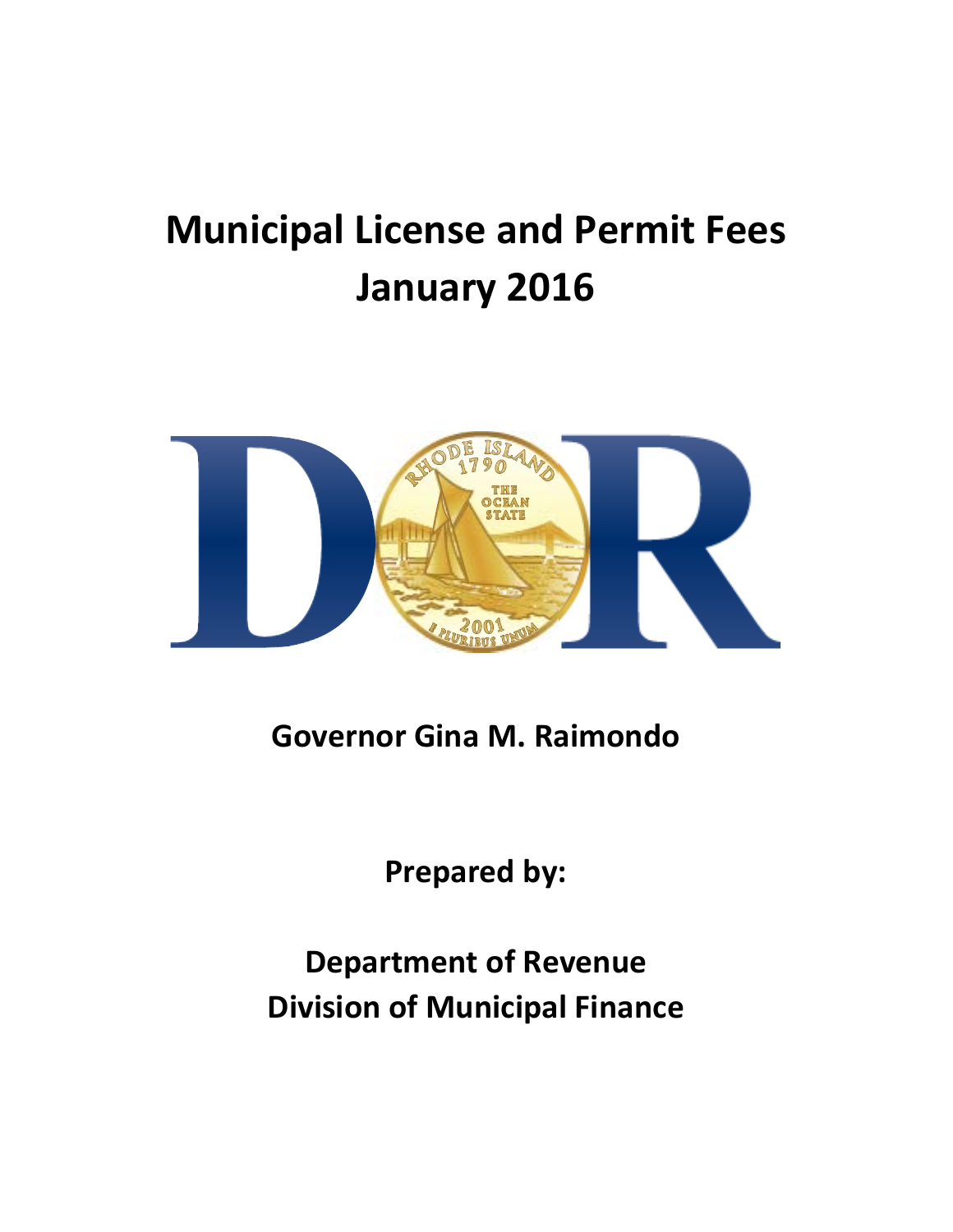## **Municipal License and Permit Fees January 2016**

**Prepared by:**

**Susan Moss Fiscal Management Officer**

## **Department of Revenue Division of Municipal Finance**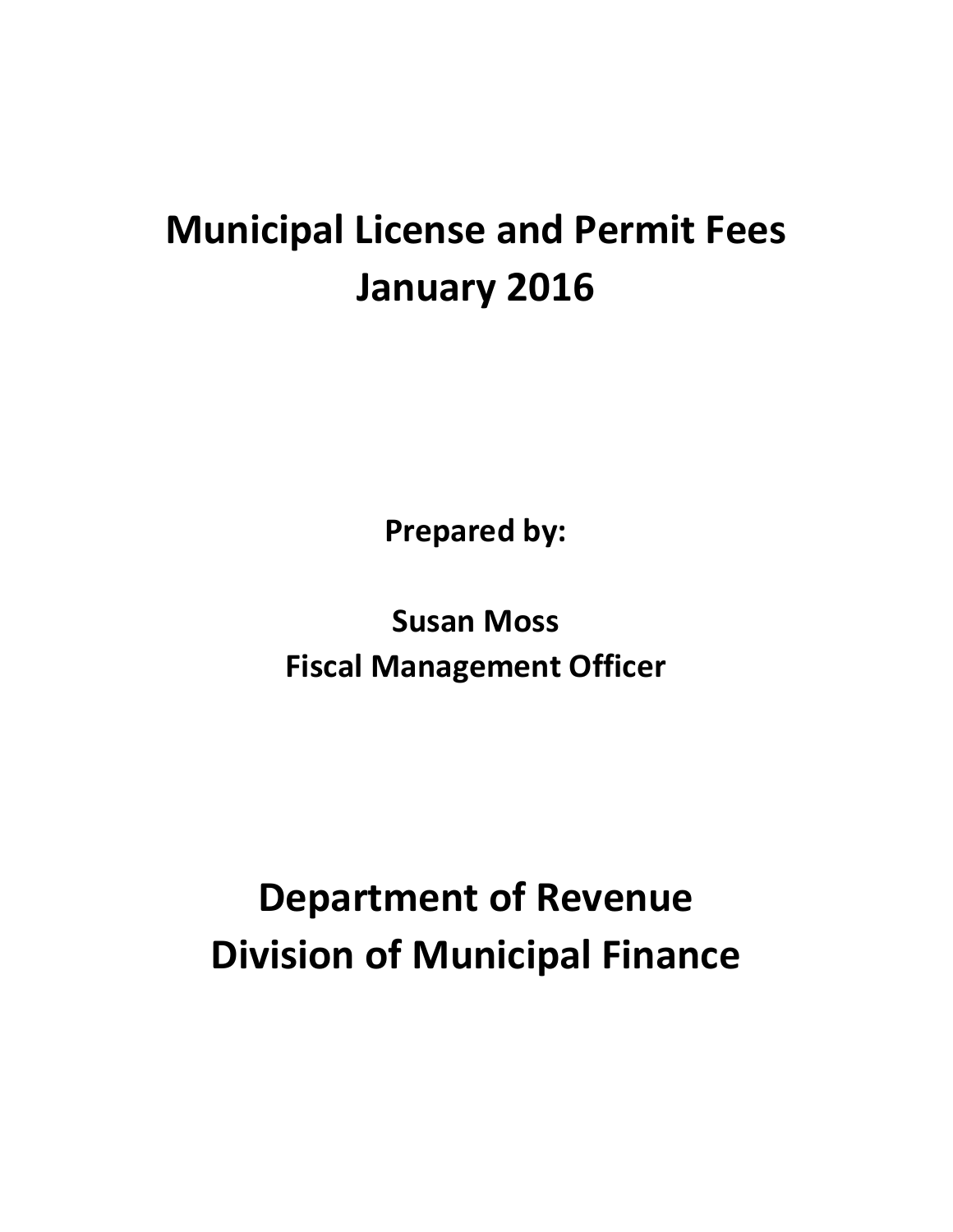

January 2016

Dear Municipal Official:

The Division of Municipal Finance is pleased to provide you with the results of its recent **Survey of Municipal License & Permit Fees**. The survey was prepared for the use of those municipal and state officials concerned with these matters and will also serve as an easy reference for other interested persons or agencies.

The survey includes many of the more common licenses and permits issued by cities and town, and it is not comprehensive.

It should also be noted that type of license required for the identical activity may vary from one municipality to the next. For example, a carnival in one town may require a "special events" license; a carnival in another town may require an "exhibition & performances" license; while in a third municipality, it may require a carnival license.

The Division of Municipal Finance wishes to thank the town and city clerks throughout Rhode Island who proved and verified the data in this survey for their city or town. The Division of Municipal Finance welcome comments and suggestions for improving future surveys on this subject.

Sincerely,

 $S.$  ly

Susanne Greschner Chief, Division of Municipal Finance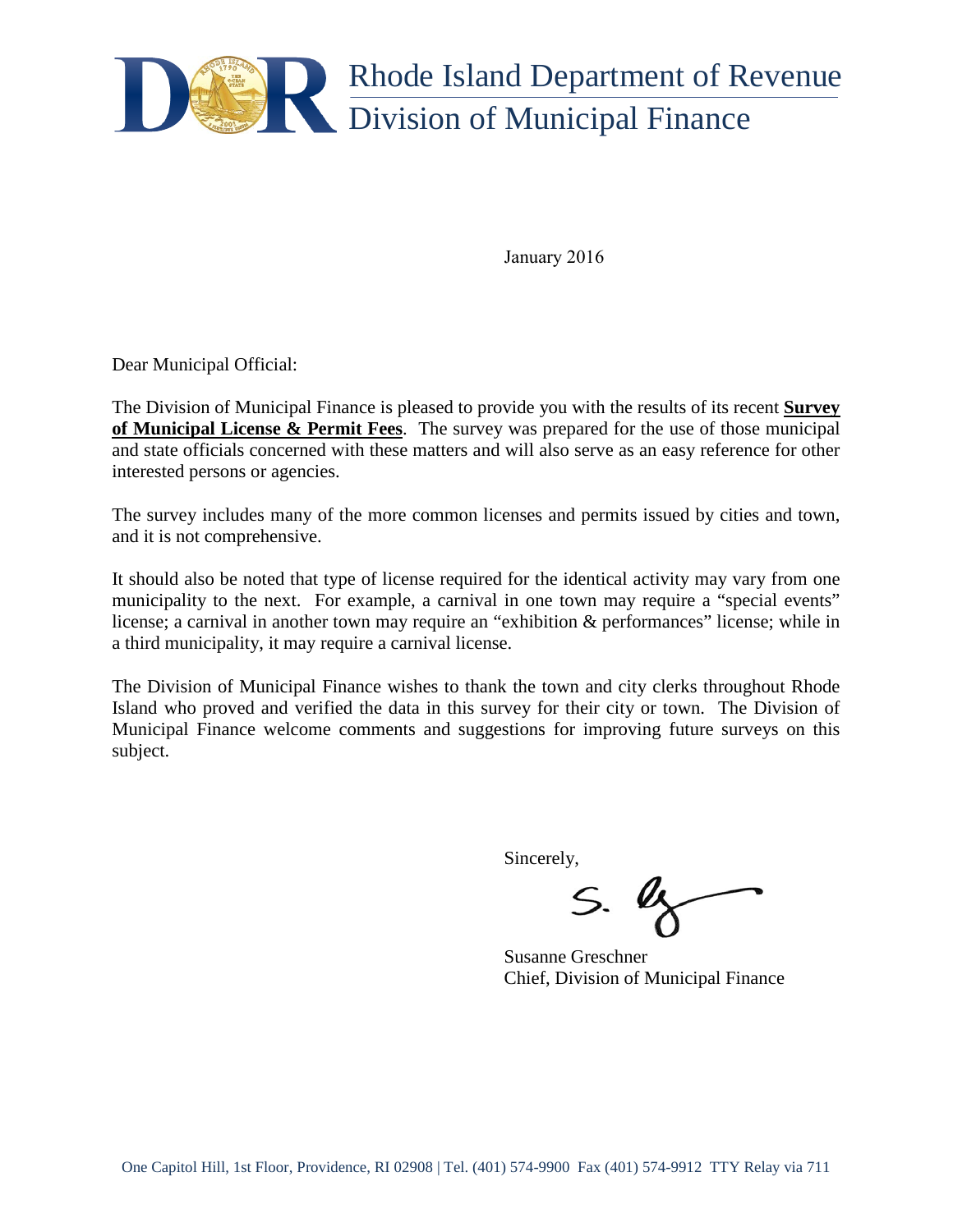#### **Table of Contents**

| Amusement, Pool Table                      |
|--------------------------------------------|
| Amusement Devices, Mechanical & Electronic |
| Amusement Devices, Pinball & Video         |
|                                            |
| Auto Repair Shop                           |
| Auto Salvage                               |
| <b>Bowling Alley</b>                       |
|                                            |
| Campground                                 |
| Carnivals                                  |
| Caterers                                   |
|                                            |
| Class E (Pharmacy)                         |
| <b>Closing Out Sales</b>                   |
| <b>Commercial Hauler License</b>           |
|                                            |
| Dance Halls                                |
| Dog Board at Pound                         |
| Dog Pick-Up                                |
|                                            |
| Drainlayers                                |
| <b>Earth Removal</b>                       |
| <b>Employment Agency</b>                   |
| Entertainment<br>$\mathcal{T}$             |
| <b>Exhibitions &amp; Performances</b>      |
| Firearms & Ammunition                      |
| Fireworks                                  |
|                                            |
| <b>Flower Vendors</b>                      |
| Foundryman                                 |
| <b>Game Rooms</b>                          |
|                                            |
| Gunshop                                    |
| Hawkers & Peddlers                         |
| Home Occupation Permit                     |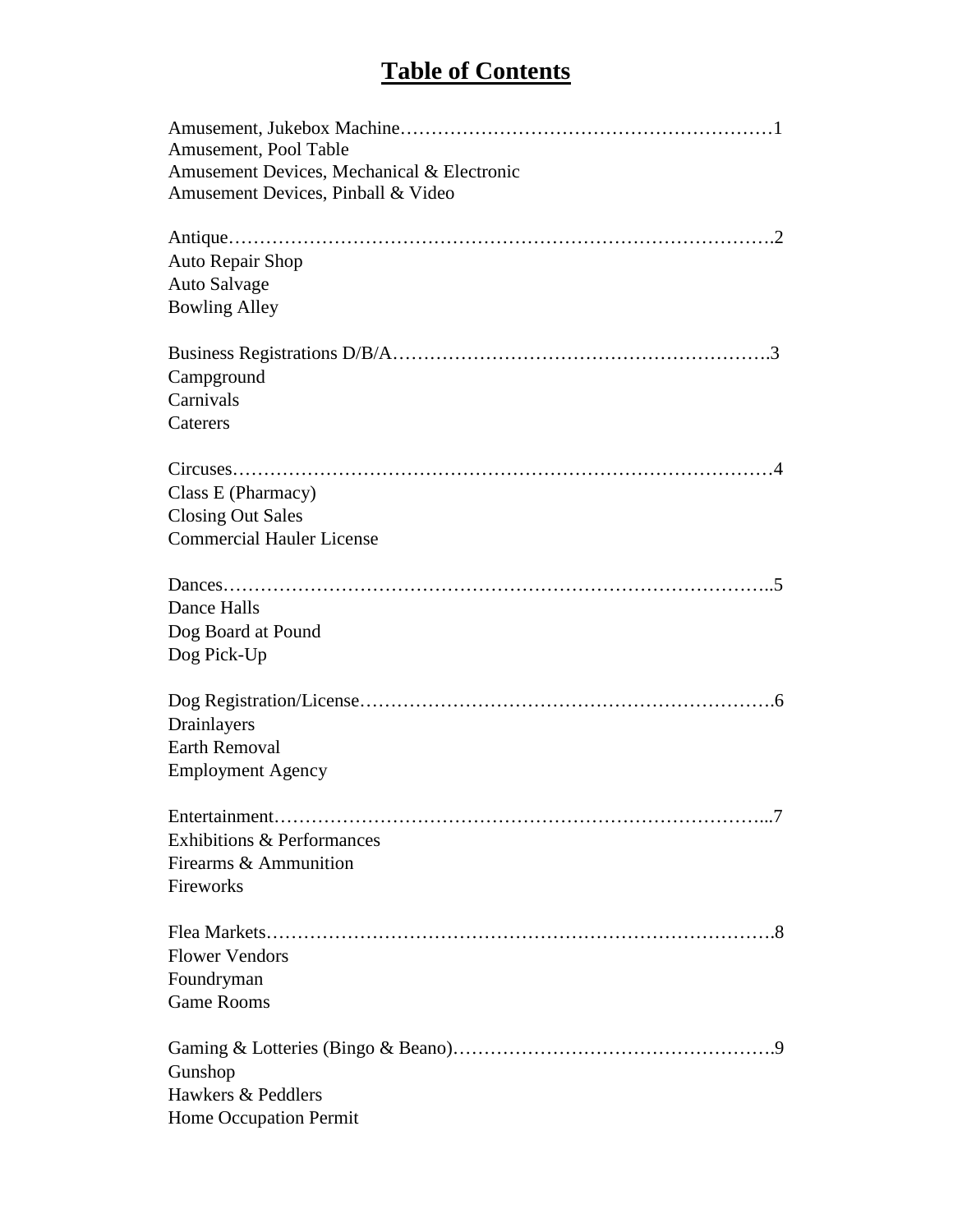#### **Table of Contents**

| <b>Itinerant Vendors</b><br><b>Junk Gatherers/Junk Peddlers</b><br>Junkyard                  |
|----------------------------------------------------------------------------------------------|
| Laundries & Dry Cleaners<br>Marina, Public (Sunday)<br>Misc. Peddler, Including Food         |
| Motion Picture Theater, Moving Picture Shows, Theater<br>Palmistry/Phrenology<br>Pawnbrokers |
| Raffles<br><b>Rubbish Collector</b><br><b>Sales: Holiday Operations</b>                      |
| <b>Sexually Oriented Business</b><br><b>Skating</b><br><b>Special Events</b>                 |
| <b>Tattoo Parlors</b><br>Tavern, Cookshop, etc.<br>Taxicabs                                  |
| <b>Trade Names</b><br><b>Trailer Camps</b><br>Trailers                                       |
| Victualing<br>Video Games<br><b>Yard Sales</b>                                               |
|                                                                                              |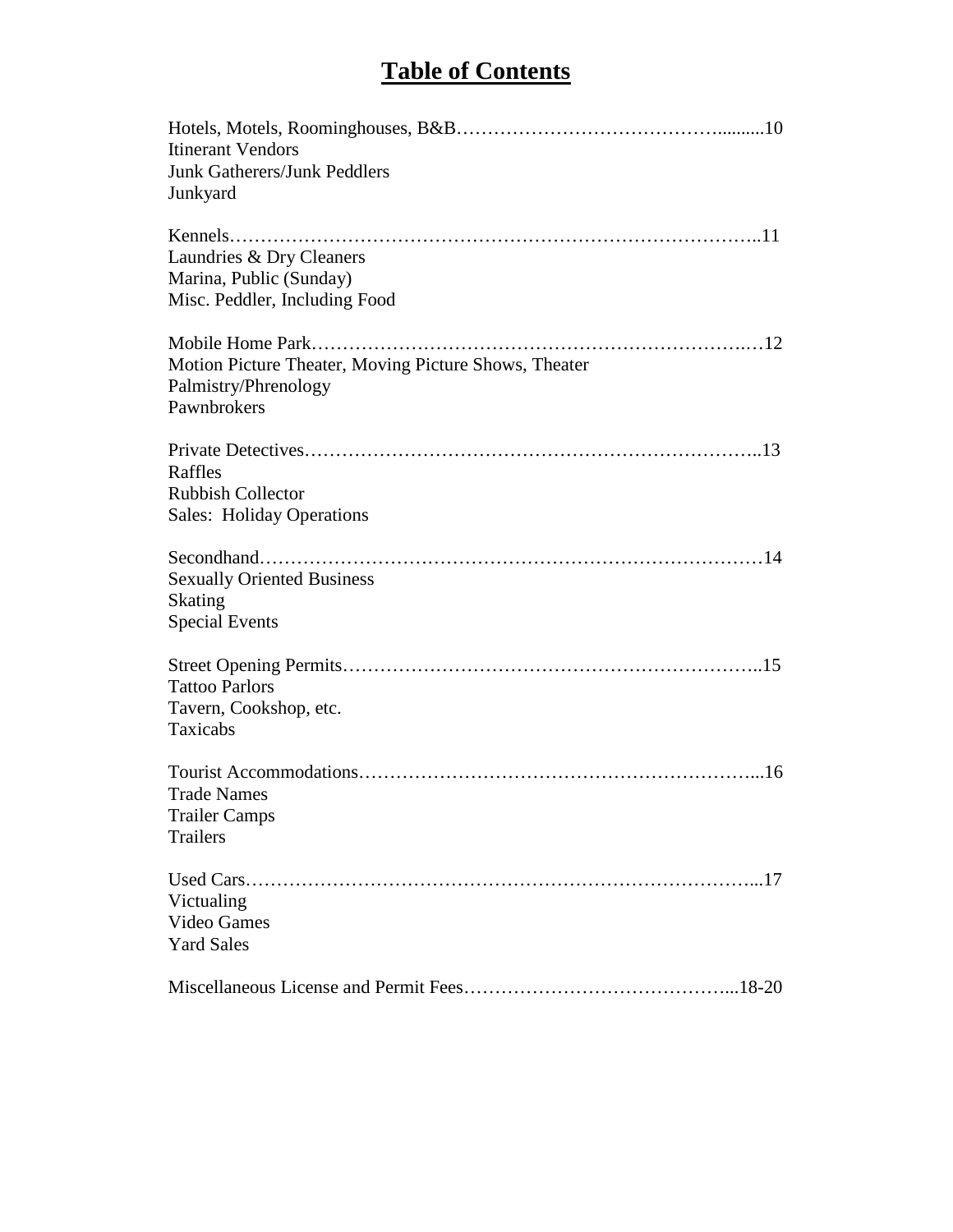| <b>City &amp; Town License and Permit Fees - 2015</b> |                                     |                                             |                                                                         |                                                     |  |
|-------------------------------------------------------|-------------------------------------|---------------------------------------------|-------------------------------------------------------------------------|-----------------------------------------------------|--|
| <b>Municipalities</b>                                 | Amusement<br><b>Jukebox Machine</b> | Amusement<br><b>Pool Table</b>              | <b>Amusement Devices</b><br>Mechnical & Elec.                           | <b>Amusement Devices</b><br><b>Pinball or Video</b> |  |
| Barrington                                            |                                     |                                             |                                                                         |                                                     |  |
| <b>Bristol</b>                                        | \$100/jukebox                       | \$100/pool table                            | \$100/amuse. device                                                     | \$100/amuse. device                                 |  |
| Burrillville                                          |                                     | \$10/table annually                         |                                                                         | $arcade 3+ games$<br>\$350/annually                 |  |
| <b>Central Falls</b>                                  |                                     | \$100/table annually                        | \$125/annually                                                          |                                                     |  |
| Charlestown                                           |                                     | \$20/machine & up to 3; \$75                |                                                                         | \$20/machine & up to 3;                             |  |
|                                                       |                                     | each additional                             |                                                                         | \$75 each additional                                |  |
| Coventry                                              |                                     | \$50                                        | \$5                                                                     |                                                     |  |
| Cranston                                              |                                     | \$100 each pool/billard table               | mach. \$75 1st, \$90/addt'l                                             |                                                     |  |
| Cumberland                                            |                                     |                                             |                                                                         |                                                     |  |
| <b>East Greenwich</b>                                 | \$50                                | \$50                                        | \$50                                                                    | \$50                                                |  |
| <b>East Providence</b>                                |                                     | \$125 Sundays/Holidays                      | \$100 video                                                             | \$100 per unit                                      |  |
|                                                       |                                     | extra \$25/unit                             | Sundays/Holidays                                                        | Sundays + Holidays                                  |  |
|                                                       |                                     |                                             | extra \$10/game                                                         | extra \$75/unit                                     |  |
| Exeter                                                |                                     |                                             |                                                                         |                                                     |  |
| Foster                                                | \$50/machine                        | \$50/machine                                | \$50/machine                                                            | \$50/machine                                        |  |
| Glocester                                             |                                     | \$200                                       |                                                                         |                                                     |  |
| Hopkinton                                             |                                     |                                             |                                                                         |                                                     |  |
| Jamestown                                             | \$25                                | \$25                                        |                                                                         | \$25                                                |  |
| Johnston                                              | \$10                                | \$75                                        | \$75                                                                    | \$125                                               |  |
| Lincoln                                               | \$10                                | \$15/table                                  | \$10                                                                    |                                                     |  |
| Little Compton                                        | \$20                                | \$20                                        | \$20                                                                    | \$20                                                |  |
| Middletown                                            | \$75/\$50 app. fee                  | \$75/\$50 app. fee                          | 75/\$50 app. fee                                                        | \$75/\$50 app. fee                                  |  |
| Narragansett                                          | \$50 each                           | \$50 1st, \$25 each additional<br>\$200 max | \$50 each                                                               | \$50 each                                           |  |
| New Shoreham                                          | \$150/machine                       | \$150/machine                               | \$150/machine                                                           | \$150/machine                                       |  |
| Newport                                               | \$75/machine                        | \$50 first, \$25 each additional            | \$100/video                                                             | \$100/machine                                       |  |
|                                                       |                                     | $+$ \$50 Sundays                            | \$75/non-video                                                          |                                                     |  |
| North Kingstown                                       | \$50                                | \$50 first table, ea additional             | per machine 1-10 \$50,                                                  | per machine 1-10 \$50,                              |  |
|                                                       |                                     | \$25                                        | each addt'l mach. \$25                                                  | each addt'l machine \$25                            |  |
| North Providence                                      |                                     | \$10 each                                   | \$50 each (limit 3)                                                     | \$300 (4 or more)                                   |  |
| North Smithfield                                      | \$50 each                           | \$10 each, \$50                             | \$50 each                                                               | \$50 each                                           |  |
| Pawtucket                                             |                                     | \$30 each                                   | \$50 each                                                               | \$50 each                                           |  |
| Portsmouth                                            | \$75                                |                                             | amuse. games \$75, app fee                                              |                                                     |  |
|                                                       |                                     |                                             | \$50                                                                    |                                                     |  |
| Providence                                            | \$100                               | \$100                                       | \$100 per device                                                        | \$100                                               |  |
| Richmond                                              |                                     | \$25/table                                  | \$25 per device                                                         | \$25 per device                                     |  |
| Scituate                                              | \$50                                |                                             | amusement \$200                                                         | \$50                                                |  |
| Smithfield                                            |                                     | \$20, additional \$10                       | arcade: \$20 plus \$10 each \$20; pinball one machine<br>addt'l machine |                                                     |  |
| South Kingstown                                       |                                     | \$50                                        |                                                                         |                                                     |  |
| Tiverton                                              |                                     |                                             |                                                                         |                                                     |  |
| Warren                                                |                                     | \$200/table annually                        | \$200 each/game mach.                                                   | \$200/game machine                                  |  |
| Warwick                                               |                                     | \$75/table                                  |                                                                         |                                                     |  |
| West Greenwich                                        |                                     | \$100                                       |                                                                         |                                                     |  |
| West Warwick                                          | \$100/jukebox                       | $$100$ /table + adv.                        | $$100$ each + adv.                                                      |                                                     |  |
| Westerly                                              | \$20/machine                        | $$60 + $20/m \text{achine}$                 | \$50 amusements                                                         | \$20/machine                                        |  |
| Woonsocket                                            | \$25                                | \$25/table                                  | \$50/game                                                               | \$50                                                |  |
|                                                       |                                     | (not to exceed \$200)                       |                                                                         | 1                                                   |  |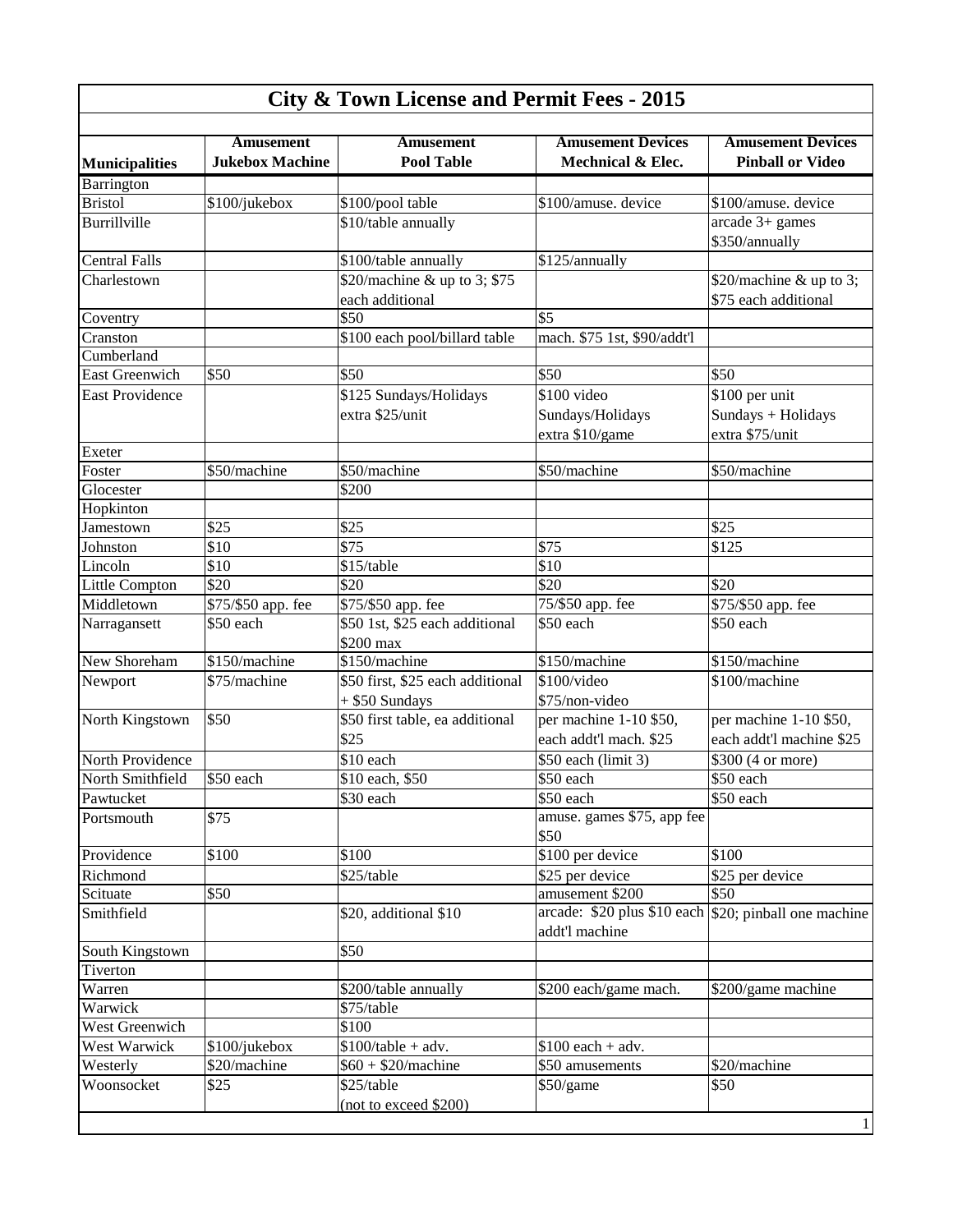| <b>Municipalities</b>      | <b>Antique</b>  | <b>Auto Repair Shop</b> | <b>Auto Salvage</b> | <b>Bowling Alley</b>                                                                                    |
|----------------------------|-----------------|-------------------------|---------------------|---------------------------------------------------------------------------------------------------------|
| Barrington                 | See Secondhand  |                         |                     |                                                                                                         |
| <b>Bristol</b>             | \$25            |                         | \$100               | \$20                                                                                                    |
| Burrillville               |                 |                         |                     |                                                                                                         |
| <b>Central Falls</b>       |                 | \$125                   |                     | \$100                                                                                                   |
| Charlestown                | \$25            |                         |                     |                                                                                                         |
| Coventry                   | See Secondhand  |                         | \$100               |                                                                                                         |
| Cranston                   |                 | \$100                   |                     | \$10/alley,                                                                                             |
|                            |                 |                         |                     | \$1/alley per Sunday                                                                                    |
| Cumberland                 |                 |                         | \$500/used auto     |                                                                                                         |
|                            |                 |                         | parts/junk cars     |                                                                                                         |
| <b>East Greenwich</b>      |                 |                         |                     |                                                                                                         |
| <b>East Providence</b>     | \$75            |                         |                     | \$20/per alley,<br>\$10/extra per alley<br>Sunday/Holidays<br>\$6/24 hour operation,<br>extra per alley |
| Exeter                     | \$100           |                         | \$100               |                                                                                                         |
| Foster                     | \$25 secondhand |                         | \$25 secondhand     |                                                                                                         |
| Glocester                  | \$25            |                         |                     |                                                                                                         |
| Hopkinton                  |                 |                         |                     |                                                                                                         |
| Jamestown                  |                 |                         |                     |                                                                                                         |
| Johnston                   | See Secondhand  | \$100                   | \$100               | \$100                                                                                                   |
| Lincoln                    |                 |                         |                     | \$12.50/lane                                                                                            |
| <b>Little Compton</b>      |                 |                         | \$100 auto junkyard | \$20/lane                                                                                               |
| Middletown                 |                 |                         | \$100               | \$20/alley                                                                                              |
| Narragansett               | See Secondhand  |                         | \$100               | \$25                                                                                                    |
| New Shoreham               |                 |                         |                     |                                                                                                         |
|                            | See Secondhand  |                         |                     |                                                                                                         |
| Newport<br>North Kingstown | See Secondhand  |                         | $\overline{$}100$   | \$25/alley                                                                                              |
| North Providence           |                 |                         | \$100               |                                                                                                         |
| North Smithfield           |                 |                         | \$100               | \$20/minature bowling                                                                                   |
| Pawtucket                  |                 | \$100                   |                     | \$10/alley                                                                                              |
|                            |                 |                         |                     | \$10/alley                                                                                              |
| Portsmouth                 |                 |                         |                     |                                                                                                         |
| Providence                 | \$100           | \$200                   | \$100               |                                                                                                         |
| Richmond                   | \$100           |                         | \$100               |                                                                                                         |
| Scituate                   |                 |                         |                     |                                                                                                         |
| Smithfield                 |                 |                         |                     | \$120 (\$5/lane)                                                                                        |
| South Kingstown            |                 |                         |                     | \$20/lane                                                                                               |
| Tiverton                   | \$50            |                         | $\overline{$}200$   |                                                                                                         |
| Warren                     |                 |                         | \$100               | \$126                                                                                                   |
| Warwick                    |                 |                         |                     | \$5/lane                                                                                                |
| West Greenwich             |                 |                         |                     |                                                                                                         |
| West Warwick               | $$100 + adv.$   | \$100/\$25              |                     | \$10/alley                                                                                              |
| Westerly                   | \$50            |                         |                     | \$20/alley                                                                                              |
| Woonsocket                 | \$100           |                         | \$100               | \$15/alley                                                                                              |
|                            |                 |                         |                     |                                                                                                         |
|                            |                 |                         |                     |                                                                                                         |
|                            |                 |                         |                     |                                                                                                         |
|                            |                 |                         |                     |                                                                                                         |
|                            |                 |                         |                     |                                                                                                         |
|                            |                 |                         |                     | $\sqrt{2}$                                                                                              |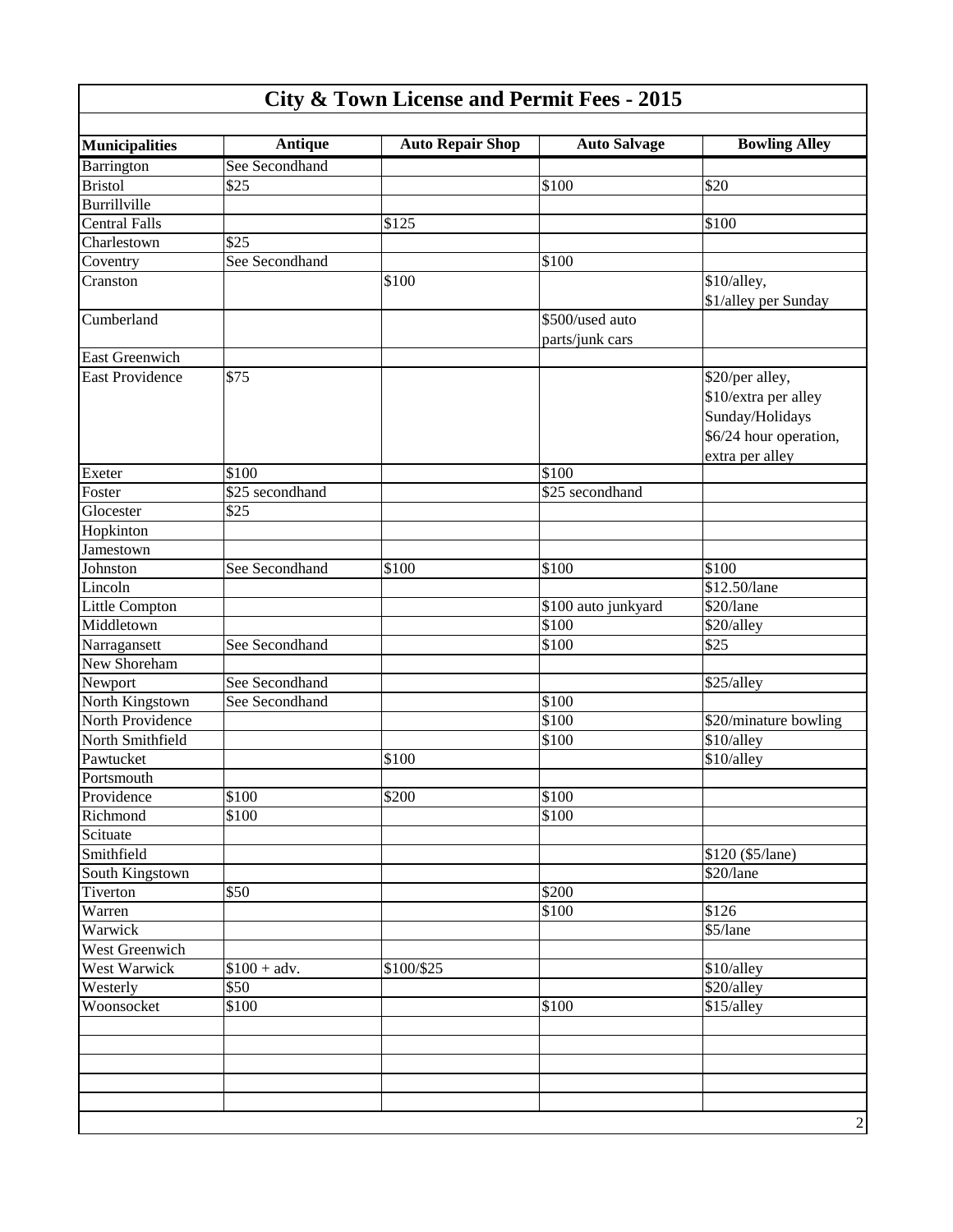| <b>City &amp; Town License and Permit Fees - 2015</b> |                                        |                        |                         |                                              |  |
|-------------------------------------------------------|----------------------------------------|------------------------|-------------------------|----------------------------------------------|--|
| <b>Municipalities</b>                                 | <b>Business Registrations</b><br>D/B/A | Campground             | <b>Carnivals</b>        | <b>Caterers</b>                              |  |
| Barrington                                            |                                        |                        |                         |                                              |  |
| <b>Bristol</b>                                        | \$10                                   |                        |                         |                                              |  |
| Burrillville                                          | \$10, trade name                       |                        |                         |                                              |  |
| <b>Central Falls</b>                                  | \$25                                   |                        |                         | \$100                                        |  |
| Charlestown                                           | \$10                                   |                        |                         |                                              |  |
| Coventry                                              | \$10                                   | \$200                  |                         | \$100/per truck                              |  |
| Cranston                                              |                                        |                        | \$25/day                |                                              |  |
| Cumberland                                            | \$100, trade name                      |                        |                         |                                              |  |
| <b>East Greenwich</b>                                 |                                        |                        | \$100/day               |                                              |  |
| <b>East Providence</b>                                |                                        |                        | \$50/day                | \$125/per mobile unit                        |  |
| Exeter                                                | \$10, trade name                       | \$100                  | \$100/year, 15/day      |                                              |  |
| Foster                                                |                                        | $\overline{$}50$       |                         |                                              |  |
| Glocester                                             |                                        | \$1 per site           |                         |                                              |  |
| Hopkinton                                             | \$10                                   | \$1 per site           |                         |                                              |  |
| Jamestown                                             |                                        |                        |                         |                                              |  |
| Johnston                                              | $$25 + $75$ , business                 |                        |                         | \$100                                        |  |
|                                                       | operating license                      |                        |                         |                                              |  |
| Lincoln                                               | \$10                                   |                        |                         |                                              |  |
| Little Compton                                        | \$10                                   |                        |                         |                                              |  |
| Middletown                                            | \$10                                   |                        | \$50/day                | mobile food: \$25/app.,<br>\$100/per vehicle |  |
| Narragansett                                          | \$49                                   | \$1 each unit          |                         |                                              |  |
| New Shoreham                                          | \$10, assumed name                     |                        |                         |                                              |  |
| Newport                                               | \$10 initial filing, \$25              |                        | \$15 filing, \$25/day   | Industrial \$50/vehicle -                    |  |
|                                                       | annually                               |                        |                         | annual catering for                          |  |
|                                                       |                                        |                        |                         | business/restaurants/                        |  |
|                                                       |                                        |                        |                         | hotels that cater \$200                      |  |
| North Kingstown                                       | \$49                                   |                        | See Exhibitions & Perf. |                                              |  |
| North Providence                                      |                                        |                        |                         |                                              |  |
| North Smithfield                                      | \$2                                    |                        |                         |                                              |  |
| Pawtucket                                             | \$10                                   |                        | \$5 weekdays,           |                                              |  |
|                                                       |                                        |                        | \$10 holidays, S/S      |                                              |  |
| Portsmouth                                            |                                        |                        |                         |                                              |  |
| Providence                                            | \$11.50                                |                        | \$25/day                |                                              |  |
| Richmond                                              | \$10/DBA                               | seasonal recreational  |                         |                                              |  |
|                                                       | no fee for business                    | facilities:            |                         |                                              |  |
|                                                       | registration                           | \$200+\$9/unit new,    |                         |                                              |  |
|                                                       |                                        | \$200+\$2/unit renewal |                         |                                              |  |
| Scituate                                              |                                        |                        |                         |                                              |  |
| Smithfield                                            |                                        |                        | \$50/day                |                                              |  |
| South Kingstown                                       |                                        |                        | \$50                    |                                              |  |
| Tiverton                                              | \$10                                   |                        |                         |                                              |  |
| Warren                                                | \$25                                   |                        |                         | \$100                                        |  |
| Warwick                                               |                                        |                        | \$15/day                | \$200                                        |  |
| West Greenwich                                        | \$10                                   | \$50 new, \$10 renewal |                         |                                              |  |
| West Warwick                                          | \$100/\$25                             |                        | \$150                   |                                              |  |
| Westerly                                              | \$10                                   | \$200                  | \$100                   |                                              |  |
| Woonsocket                                            | \$10, trade name                       |                        | \$20/day                |                                              |  |
|                                                       |                                        |                        |                         |                                              |  |
|                                                       |                                        |                        |                         | $\ensuremath{\mathfrak{Z}}$                  |  |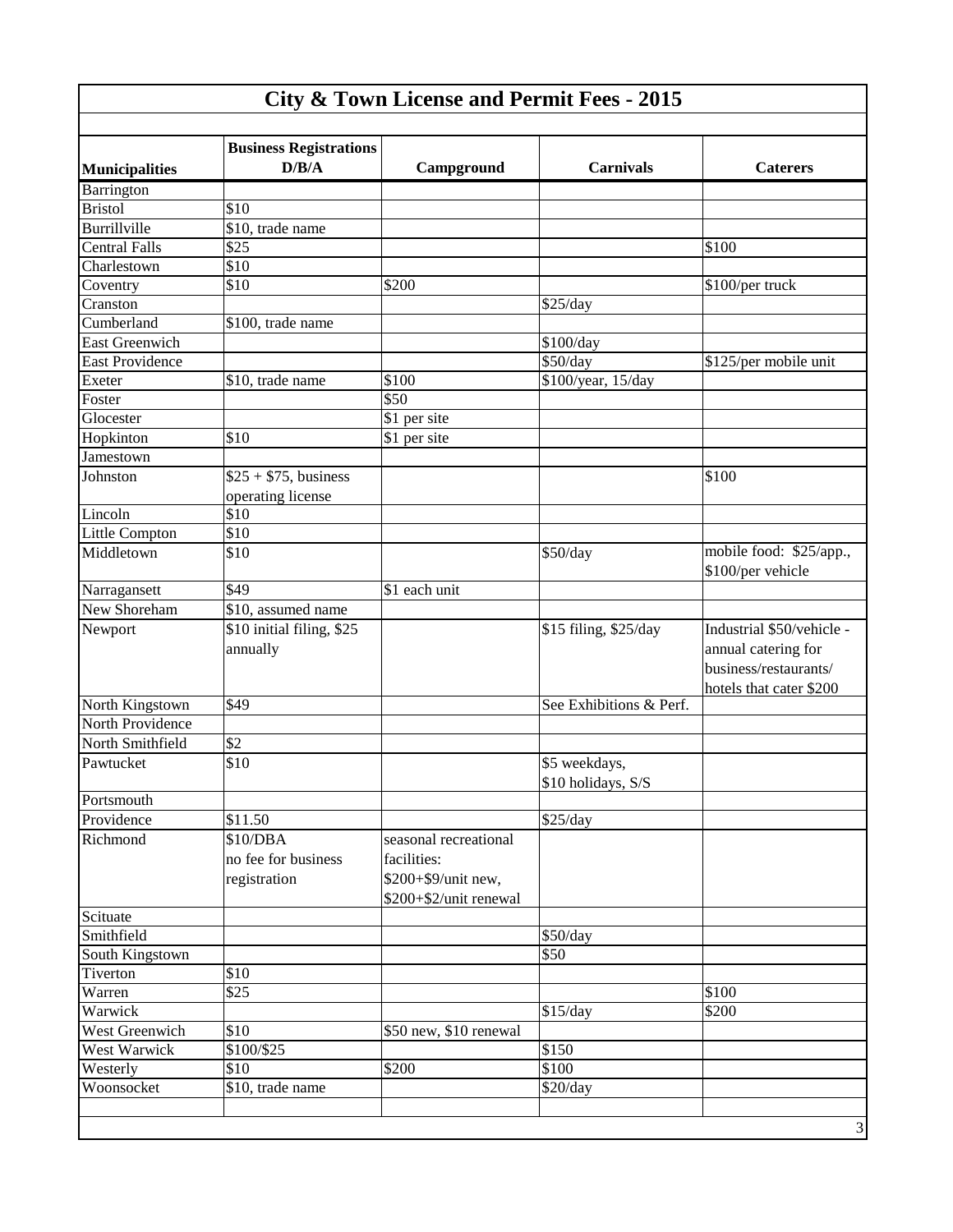| <b>City &amp; Town License and Permit Fees - 2015</b> |                                                                                  |                           |                                                                                        |                                            |  |
|-------------------------------------------------------|----------------------------------------------------------------------------------|---------------------------|----------------------------------------------------------------------------------------|--------------------------------------------|--|
| <b>Municipalities</b>                                 | <b>Circuses</b>                                                                  | <b>Class E (Pharmacy)</b> | <b>Closing Out Sales</b>                                                               | <b>Commercial Hauler</b><br><b>License</b> |  |
| Barrington                                            | \$25/day (town land<br>use), \$100 deposit<br>refundable - See Temp<br>Structure |                           | No fee if business in<br>same location at least 1<br>year - If not, then \$100         |                                            |  |
| <b>Bristol</b>                                        |                                                                                  |                           |                                                                                        | \$500                                      |  |
| Burrillville                                          |                                                                                  |                           |                                                                                        |                                            |  |
| <b>Central Falls</b>                                  |                                                                                  |                           |                                                                                        |                                            |  |
| Charlestown                                           |                                                                                  |                           |                                                                                        |                                            |  |
| Coventry                                              |                                                                                  | $\overline{\$10}$         |                                                                                        |                                            |  |
| Cranston                                              | \$50/day                                                                         |                           |                                                                                        |                                            |  |
| Cumberland                                            |                                                                                  |                           |                                                                                        |                                            |  |
| <b>East Greenwich</b>                                 | \$100/day                                                                        |                           |                                                                                        |                                            |  |
| <b>East Providence</b>                                | \$300/day                                                                        |                           | \$100 per sale                                                                         |                                            |  |
| Exeter                                                | \$100/year, 15/day                                                               |                           |                                                                                        |                                            |  |
| Foster                                                |                                                                                  |                           |                                                                                        |                                            |  |
| Glocester                                             |                                                                                  |                           |                                                                                        |                                            |  |
| Hopkinton                                             |                                                                                  |                           |                                                                                        | \$200                                      |  |
| Jamestown                                             |                                                                                  |                           |                                                                                        |                                            |  |
| Johnston                                              |                                                                                  |                           |                                                                                        |                                            |  |
| Lincoln                                               |                                                                                  |                           |                                                                                        |                                            |  |
| Little Compton                                        |                                                                                  |                           |                                                                                        |                                            |  |
| Middletown                                            | \$50/day                                                                         |                           | \$100 per sale                                                                         |                                            |  |
| Narragansett                                          |                                                                                  |                           |                                                                                        | \$1,000                                    |  |
| New Shoreham                                          |                                                                                  |                           |                                                                                        |                                            |  |
| Newport                                               | filing \$15, \$25/day                                                            | \$10/year                 |                                                                                        | See Rubbish Collector                      |  |
| North Kingstown                                       | See Exhibitions & Perf.                                                          |                           | \$100<br>(Exempt from fee if<br>business has been<br>operated at least 1 full<br>year) |                                            |  |
| North Providence                                      |                                                                                  | \$10                      |                                                                                        |                                            |  |
| North Smithfield                                      |                                                                                  |                           | $$100, 60$ days                                                                        |                                            |  |
| Pawtucket                                             | \$5 weekdays,<br>\$10 holidays, S/S                                              | \$10                      |                                                                                        |                                            |  |
| Portsmouth                                            |                                                                                  |                           | \$100                                                                                  |                                            |  |
| Providence                                            |                                                                                  | \$200/annually            |                                                                                        |                                            |  |
| Richmond                                              |                                                                                  | $\overline{$}10$          | \$100                                                                                  | See Rubbish Collector                      |  |
| Scituate                                              |                                                                                  |                           |                                                                                        |                                            |  |
| Smithfield                                            |                                                                                  |                           |                                                                                        |                                            |  |
| South Kingstown                                       |                                                                                  |                           |                                                                                        | \$1,000                                    |  |
| Tiverton                                              |                                                                                  |                           |                                                                                        |                                            |  |
| Warren                                                |                                                                                  |                           |                                                                                        |                                            |  |
| Warwick                                               | \$100/day                                                                        |                           |                                                                                        |                                            |  |
| West Greenwich                                        |                                                                                  |                           |                                                                                        |                                            |  |
| West Warwick                                          |                                                                                  |                           | \$50                                                                                   |                                            |  |
| Westerly                                              | \$100                                                                            |                           |                                                                                        | \$50                                       |  |
| Woonsocket                                            |                                                                                  |                           |                                                                                        |                                            |  |
|                                                       |                                                                                  |                           |                                                                                        |                                            |  |
|                                                       |                                                                                  |                           |                                                                                        |                                            |  |
|                                                       |                                                                                  |                           |                                                                                        | $\overline{4}$                             |  |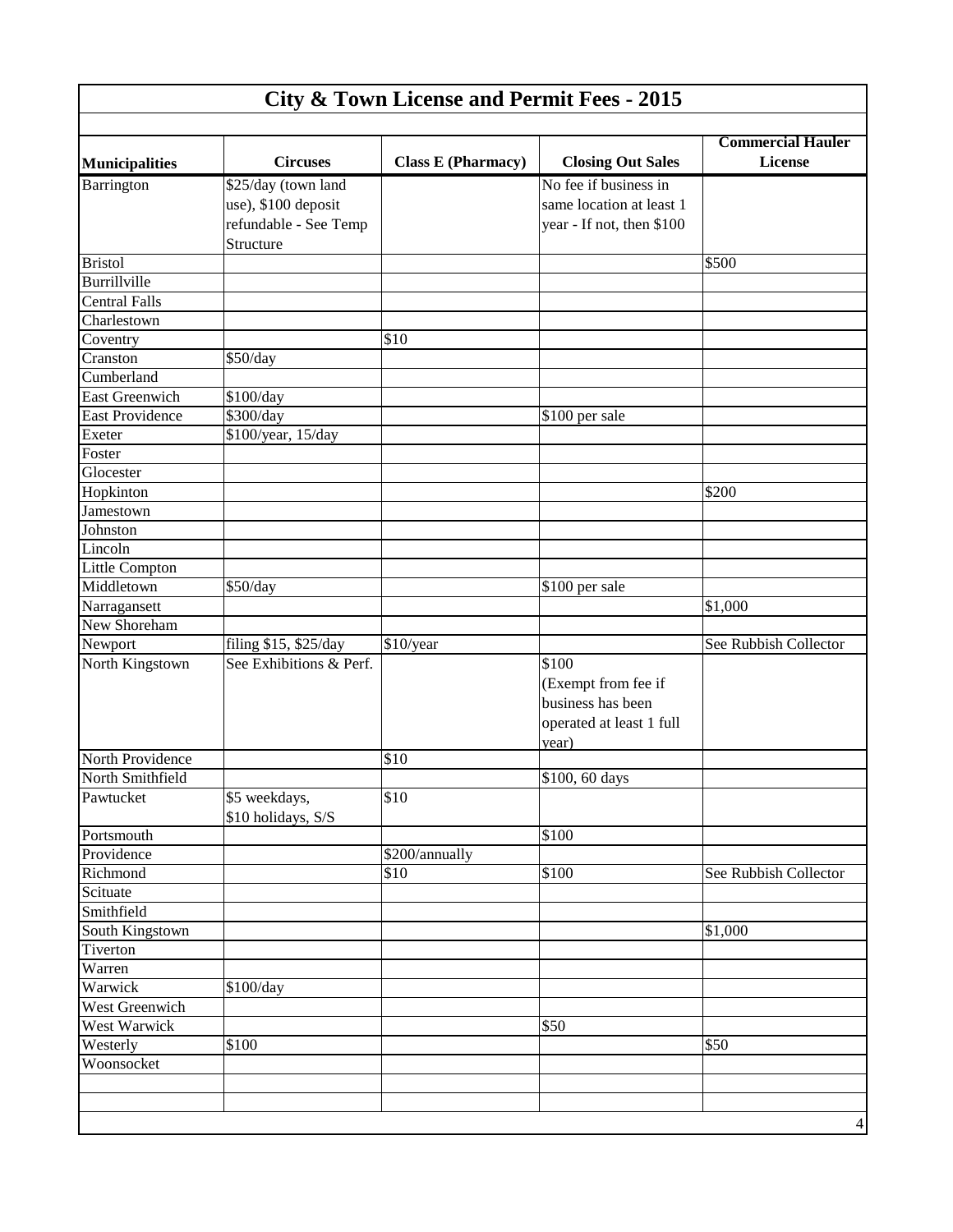| <b>Municipalities</b>  | <b>Dances</b>             | <b>Dance Halls</b> | Dog Bd @ Pound   | Dog Pick-Up                    |
|------------------------|---------------------------|--------------------|------------------|--------------------------------|
| <b>Barrington</b>      |                           |                    |                  | 1st \$50, 2nd \$75, \$100      |
| <b>Bristol</b>         | \$5/day                   | \$100/year         | \$25/day         | 1st \$25, 2nd \$50, 3rd \$100  |
| Burrillville           |                           |                    |                  | \$20, \$30, 2nd within 1 year, |
|                        |                           |                    |                  | summons $3rd + sub$ .          |
| <b>Central Falls</b>   |                           |                    |                  |                                |
| Charlestown            |                           |                    |                  |                                |
| Coventry               | \$5/day, \$50/year        |                    |                  |                                |
| Cranston               | \$2/day                   | \$250              |                  |                                |
| Cumberland             |                           |                    |                  |                                |
| <b>East Greenwich</b>  | \$60/year                 |                    |                  | \$10/day                       |
| <b>East Providence</b> |                           |                    |                  |                                |
| Exeter                 | \$15/day, \$100/year      | \$25               | \$15/day         | \$15, \$25, \$40, \$100, \$200 |
|                        |                           |                    |                  | $(1-5$ offense)                |
| Foster                 |                           |                    | \$2/day          |                                |
| Glocester              |                           |                    |                  |                                |
| Hopkinton              |                           |                    | \$2/day          | 1st \$20, 2nd \$25             |
| Jamestown              |                           |                    |                  |                                |
| Johnston               | \$100                     |                    |                  |                                |
| Lincoln                | \$50                      |                    |                  |                                |
| Little Compton         | \$40 up to 6 months, \$75 |                    | \$12/day         |                                |
|                        | up to 1 year, or          |                    |                  |                                |
|                        | \$10/event                |                    |                  |                                |
| Middletown             |                           | \$200              | \$1.50/day       | \$10 each                      |
| Narragansett           | \$10/day, \$50/year       | \$100              |                  |                                |
| New Shoreham           |                           |                    |                  | 1st \$10, 2nd \$15, 3rd \$25   |
| Newport                | \$15 filing, \$25/daily;  |                    |                  |                                |
|                        | nonprofit: \$10 (no       |                    |                  |                                |
|                        | $adm/charge)$ , \$15 (w)  |                    |                  |                                |
| North Kingstown        | \$50/dance and dance      |                    | \$20/day         | 1st \$25, 2nd \$50, 3rd \$100  |
|                        | schools, one night \$2    |                    |                  |                                |
| North Providence       |                           |                    |                  |                                |
| North Smithfield       | \$10/day                  |                    |                  | 1st \$20-\$25, 2nd \$30, 3rd+  |
|                        |                           |                    |                  | \$50                           |
| Pawtucket              | \$2/wkdays, \$5/wkends    |                    |                  | \$5/day for impoundment        |
| Portsmouth             |                           |                    |                  |                                |
| Providence             | \$10/day                  |                    |                  |                                |
| Richmond               |                           |                    |                  | \$25, 2nd within yr \$50, 3rd  |
|                        |                           |                    |                  | $+$ subs. w/i yr \$100         |
| Scituate               |                           |                    | \$2/day,         | \$20 1st, \$30 2nd, \$50 3rd   |
|                        |                           |                    | \$10/impoundment |                                |
| Smithfield             | \$1 special dance         |                    |                  |                                |
| South Kingstown        | \$50                      |                    | \$5/day          | \$10, \$15 2nd, \$25 3rd+      |
|                        |                           |                    |                  | others within a fiscal year    |
| Tiverton               | \$2                       |                    |                  |                                |
| Warren                 |                           |                    |                  | \$10/\$15/\$25                 |
| Warwick                |                           | \$1 per dance      | \$4/day          | 1st \$15, 2nd \$25, 3rd \$50   |
| West Greenwich         |                           |                    |                  | \$25                           |
| <b>West Warwick</b>    | Class B: \$5              |                    |                  |                                |
| Westerly               | See Entertainment         |                    |                  |                                |
| Woonsocket             | \$2/daily                 |                    |                  |                                |
|                        |                           |                    |                  | $\mathfrak s$                  |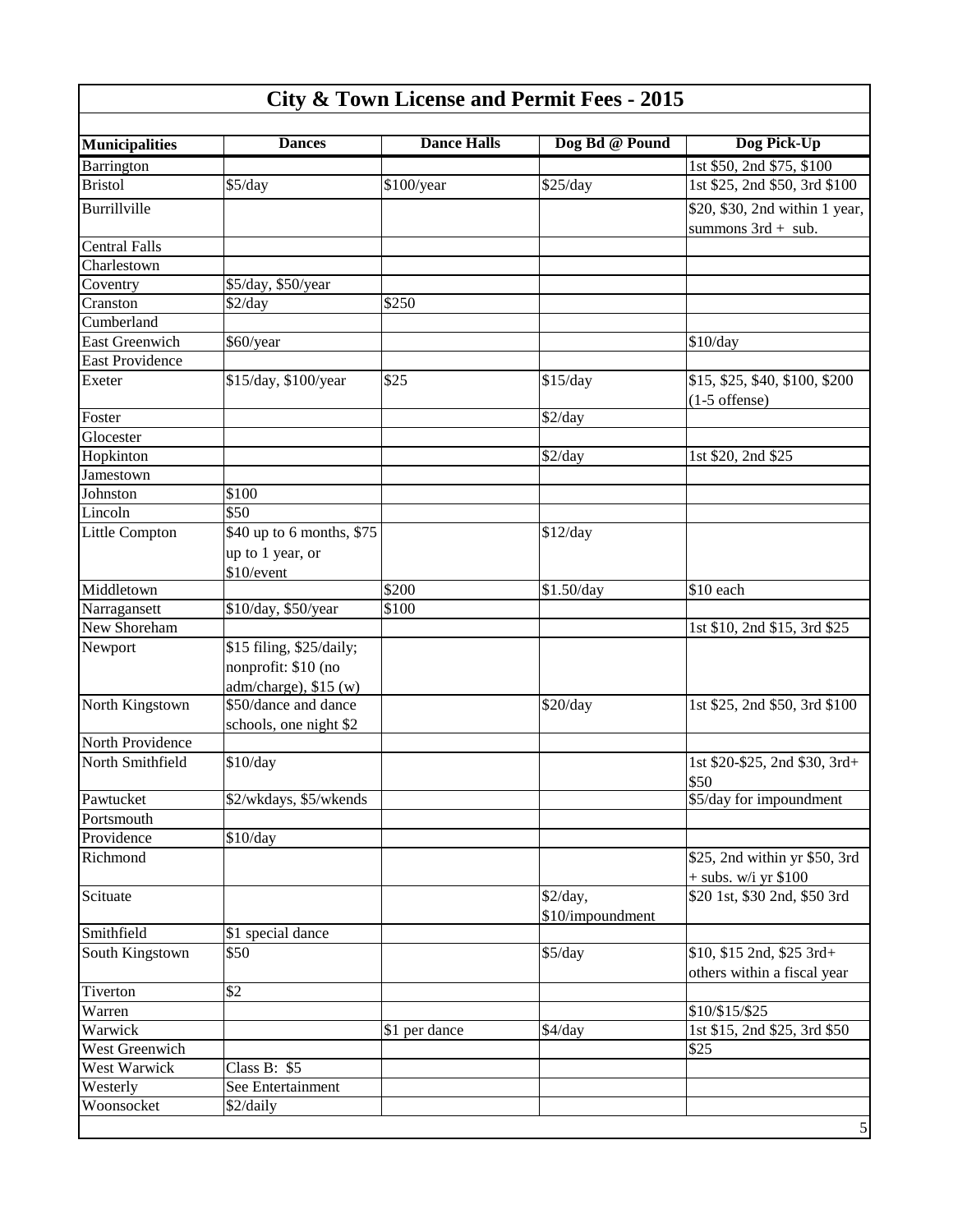| <b>Municipalities</b>  | <b>Dog Registration/License</b>                    | <b>Drainlayers</b>      | <b>Earth Removal</b>       | <b>Employment</b><br><b>Agency</b> |
|------------------------|----------------------------------------------------|-------------------------|----------------------------|------------------------------------|
| Barrington             | \$6, late fee \$16                                 | permit \$10, reg. \$100 |                            |                                    |
| <b>Bristol</b>         | $$5 + $1$ for spay/neuter fund                     |                         |                            |                                    |
| Burrillville           |                                                    |                         | \$250, original            |                                    |
|                        |                                                    |                         | \$50, renewal              |                                    |
| <b>Central Falls</b>   | \$11                                               |                         |                            | \$125                              |
| Charlestown            | \$6, if spayed/neutered<br>\$10,<br>if not altered |                         |                            |                                    |
| Coventry               | \$8                                                |                         |                            |                                    |
| Cranston               | \$7/senior citizens, \$10/others                   | \$25                    |                            | \$50                               |
| Cumberland             | \$6, \$9 (after 4/30)                              |                         |                            |                                    |
| <b>East Greenwich</b>  | \$8                                                | \$50                    | \$100 plus \$25/acre       |                                    |
| <b>East Providence</b> | \$15, if altered - \$33, if not Senior             |                         |                            | \$75                               |
|                        | Citizens: \$5, if altered - \$13, if not           |                         |                            |                                    |
| Exeter                 | $$5 + $1$ spay/neuter fund                         |                         | \$100 acre, new;           |                                    |
|                        |                                                    |                         |                            |                                    |
| Foster                 | \$7                                                |                         | \$25 acre, renew           |                                    |
| Glocester              | $\overline{\$7}$                                   |                         | \$200 orig., \$50 renewals |                                    |
| Hopkinton              | \$6                                                |                         | \$100, \$100 renewals      |                                    |
| Jamestown              | \$5 neutered, \$15 unneutered                      |                         |                            |                                    |
| Johnston               | \$5                                                |                         |                            |                                    |
| Lincoln                | \$8                                                |                         |                            |                                    |
| Little Compton         | \$6                                                |                         | \$25                       |                                    |
| Middletown             | \$10                                               |                         |                            |                                    |
| Narragansett           | \$6                                                |                         |                            |                                    |
| New Shoreham           | $$5 + $1$ for spay/neuter fund                     |                         |                            |                                    |
| Newport                | \$9, \$10 late fee                                 |                         |                            |                                    |
|                        | \$14 unspayed, unneutered                          |                         |                            |                                    |
| North Kingstown        | \$8, late fee after May 1st \$25                   |                         | \$200                      |                                    |
| North Providence       | \$6                                                |                         |                            |                                    |
| North Smithfield       | \$6                                                |                         | \$50                       | \$50                               |
| Pawtucket              | \$16 if spayed/neutered, \$26 if not;              |                         |                            | \$25                               |
|                        | \$6, \$11 senior citizens                          |                         |                            |                                    |
| Portsmouth             | \$8 with \$20 late fee                             |                         |                            |                                    |
| Providence             | \$5                                                |                         |                            | \$100                              |
| Richmond               | $\overline{\$8}$                                   |                         |                            |                                    |
| Scituate               | \$10                                               |                         |                            |                                    |
| Smithfield             | $\overline{\$7}$                                   | \$10, permit            | \$25 per year              |                                    |
| South Kingstown        | \$8 neutered, \$13 unneutered                      | \$25                    |                            |                                    |
| Tiverton               | \$10                                               | \$150                   |                            |                                    |
| Warren                 | \$6                                                | \$50                    |                            |                                    |
| Warwick                | \$6                                                |                         |                            | \$50                               |
| West Greenwich         | \$8, late \$10                                     |                         |                            |                                    |
| West Warwick           | \$7 neutered, \$15 unneutered                      | \$50                    |                            |                                    |
| Westerly               | \$6, spayed or neutered                            |                         |                            |                                    |
|                        | \$11, not spayed or neutered                       |                         |                            |                                    |
| Woonsocket             | \$5                                                |                         |                            | \$5                                |
|                        |                                                    |                         |                            |                                    |
|                        |                                                    |                         |                            |                                    |
|                        |                                                    |                         |                            | $\sqrt{6}$                         |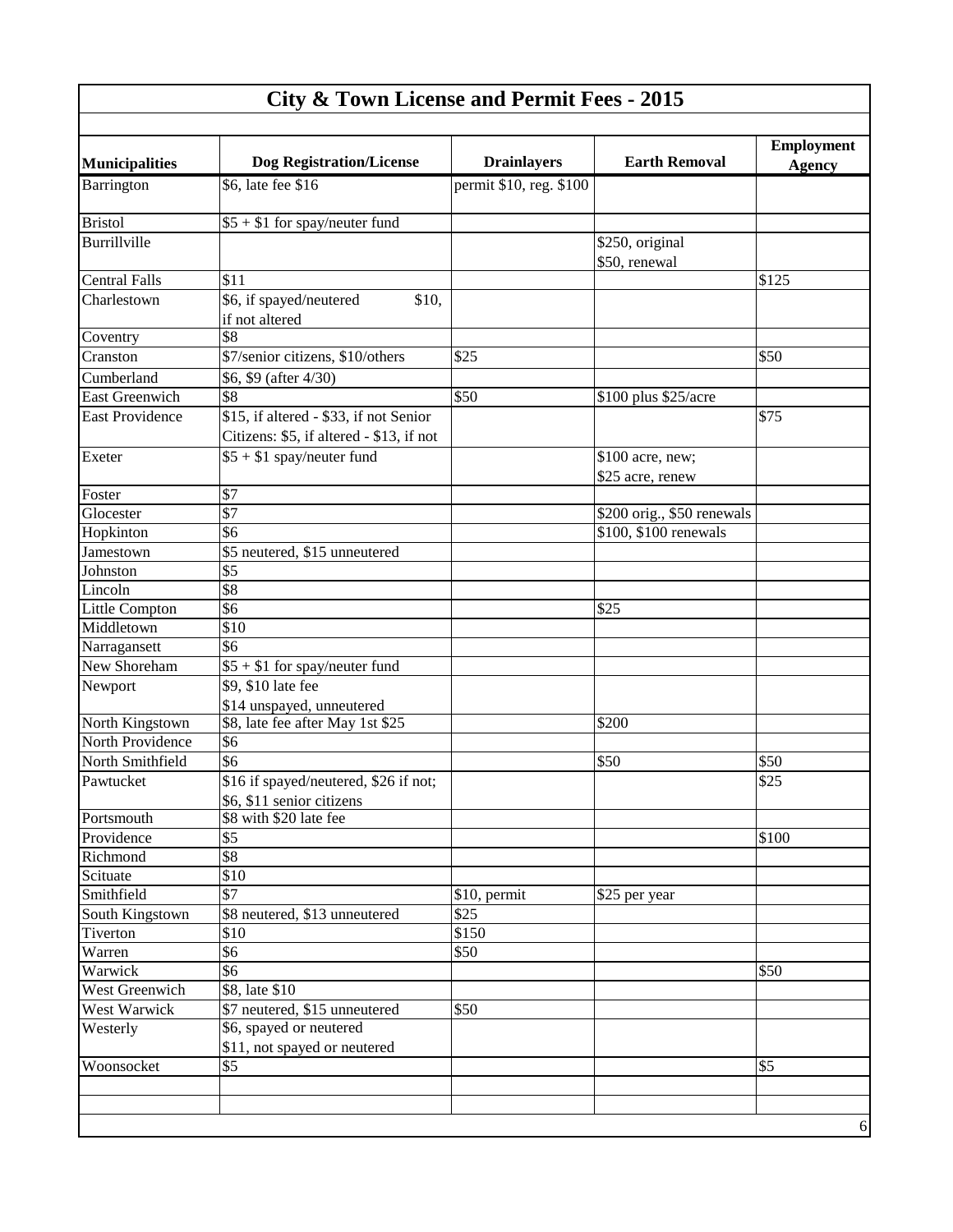$\overline{\phantom{a}}$ 

|                        |                                             | <b>Exhibitions &amp;</b> | Firearms +        |                          |
|------------------------|---------------------------------------------|--------------------------|-------------------|--------------------------|
| <b>Municipalities</b>  | <b>Entertainment</b>                        | <b>Performances</b>      | <b>Annunition</b> | <b>Fireworks</b>         |
| Barrington             | \$100/24-hr license, \$100/yr w/a class     |                          |                   |                          |
|                        | <b>B/BVL</b> liquor license                 |                          |                   |                          |
| <b>Bristol</b>         | \$100 dancing & entertainment               |                          |                   |                          |
| Burrillville           | \$5/day, \$40/3 months, \$150/year          |                          | \$5               |                          |
| <b>Central Falls</b>   | \$75                                        |                          |                   |                          |
| Charlestown            | special: \$100/date; general: \$50/year     |                          | \$5               |                          |
| Coventry               | \$100/live entertainment                    | \$100                    | $\sqrt{$5}$       | \$5                      |
| Cranston               | \$300 annually, \$15 per diem               |                          | \$100             | \$50                     |
| Cumberland             | \$25/day, \$200/year                        |                          | \$5               |                          |
| <b>East Greenwich</b>  | \$60/year                                   | \$100                    |                   | Issued by Fire Dept.     |
| <b>East Providence</b> | \$175/year                                  | nonprofit 0, \$25/day    | \$5               | Issued by Fire Dept.     |
| Exeter                 | \$100, outdoor; \$100/yr, \$15/day, public; | \$100                    | \$75 new,         |                          |
|                        | \$1,000/yr, \$15/day, adult ent.            |                          | \$5 renew         |                          |
| Foster                 | \$25                                        |                          |                   |                          |
| Glocester              | $$200 + adv., $10/day, $15/wk, $35/yr$      |                          | \$5               |                          |
| Hopkinton              | \$100                                       |                          | \$5               |                          |
| <b>Jamestown</b>       | \$140, \$5/day                              |                          |                   |                          |
| Johnston               | \$100                                       |                          | \$100             |                          |
| Lincoln                | \$50                                        |                          |                   |                          |
| <b>Little Compton</b>  | \$75 or \$10/event                          |                          |                   |                          |
| Middletown             | \$200                                       | \$2                      | \$5               |                          |
| Narragansett           |                                             |                          | \$5               |                          |
| New Shoreham           | \$250 & adv. (outdoor entertainment)        |                          |                   |                          |
| Newport                | \$15 filing, \$300 class A, \$200 class B,  | \$25/day, non-profits    |                   | Issued by Fire Dept.,    |
|                        | \$500 class C, \$15 daily class A, \$10     | w/o adm. \$10/event,     |                   | \$100                    |
|                        | daily class B                               | w/adm. \$15/day          |                   |                          |
| North Kingstown        | \$150 annual, \$50 filing fee, \$15 daily   | 1-10 \$150, 11-20 \$300, |                   | \$5                      |
|                        |                                             | 21-30 \$450, 31-40       |                   |                          |
|                        |                                             | \$600, 41-50 \$750, 51-  |                   |                          |
|                        |                                             | 60 \$900, $61 + $1050$   |                   |                          |
| North Providence       | \$100                                       |                          | \$50              |                          |
| North Smithfield       | \$150                                       |                          | \$25              | \$2, private             |
| Pawtucket              | \$2/wkdays, \$5/wkends                      | \$2/wkdays, \$5/wkends   | \$5               | \$2/wkdys \$5/wkends     |
| Portsmouth             | \$100/event                                 |                          | \$5               |                          |
| Providence             | \$10-\$25/day                               | \$10/day                 |                   |                          |
| Richmond               | Event: \$50/24 hrs., Outdoor: \$600/yr,     |                          |                   |                          |
|                        | Indoor: \$1,000/yr, fee waived for          |                          |                   |                          |
|                        | nonprofits (\$20 admin fee not waived)      |                          |                   |                          |
| Scituate               |                                             |                          | \$10              |                          |
| Smithfield             | $$100 + one-time $15 app, $50 renewal$      |                          | \$5               |                          |
| South Kingstown        |                                             |                          | \$5               |                          |
| Tiverton               | \$100                                       |                          |                   |                          |
| Warren                 | \$50 year/\$15 day                          |                          |                   |                          |
| Warwick                |                                             |                          | \$50              |                          |
| West Greenwich         | \$10                                        |                          | $\overline{\$5}$  |                          |
| West Warwick           | \$100                                       | \$100/yr, \$25/day       | \$200             | \$1,000, \$25/day aerial |
| Westerly               | \$300/yr, inside; \$150/6-month, outside    | \$100                    |                   | \$10                     |
| Woonsocket             | \$10/day, \$125 quarterly                   |                          | \$5               | \$300 (peddlers)         |
|                        |                                             |                          |                   |                          |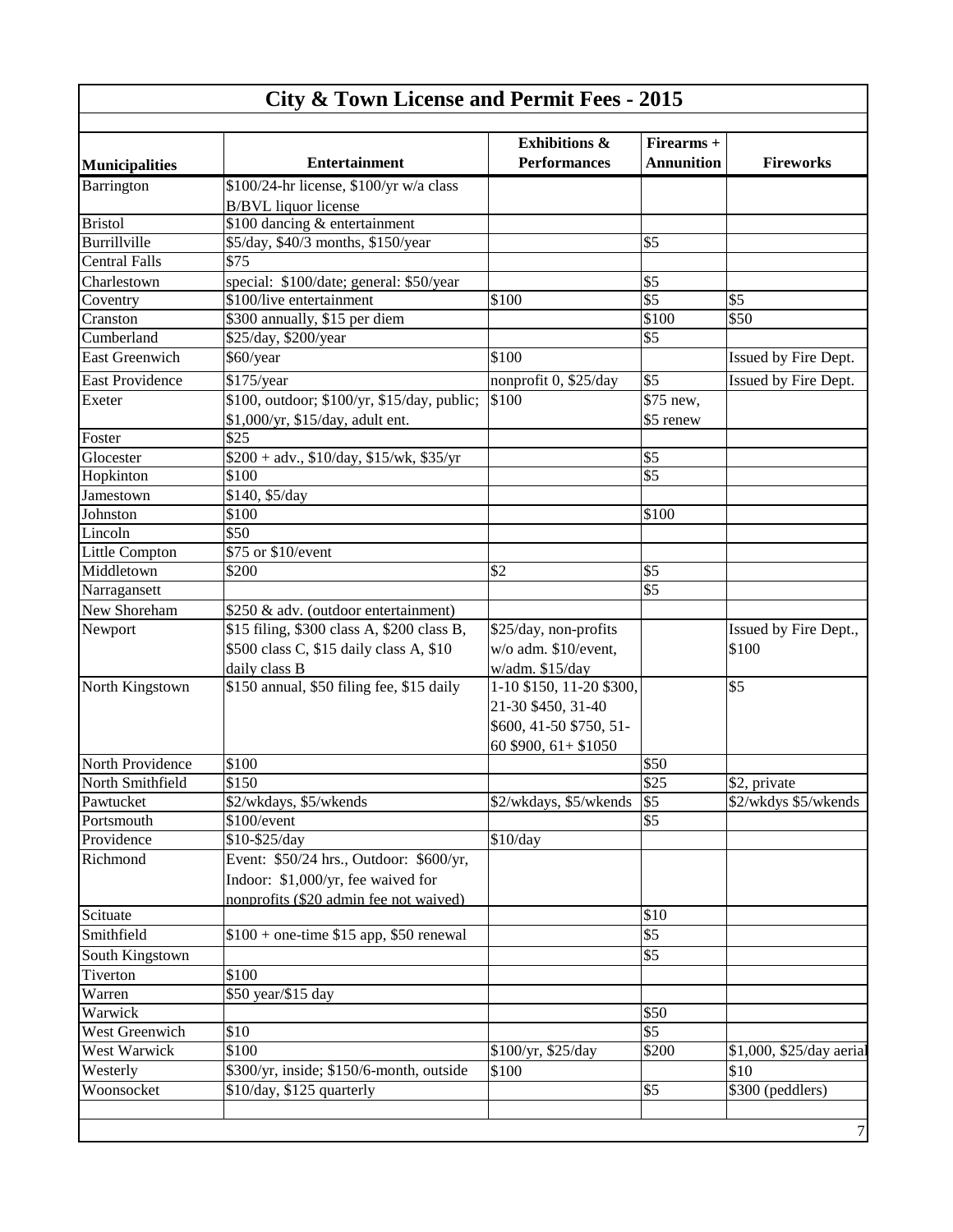| <b>City &amp; Town License and Permit Fees - 2015</b> |  |  |  |  |  |  |  |
|-------------------------------------------------------|--|--|--|--|--|--|--|
|-------------------------------------------------------|--|--|--|--|--|--|--|

| <b>Municipalities</b> | <b>Flea Markets</b>     | <b>Flower Vendors</b>  | Foundryman   | <b>Game Rooms</b>        |
|-----------------------|-------------------------|------------------------|--------------|--------------------------|
| Barrington            |                         |                        |              |                          |
| <b>Bristol</b>        |                         | itinerant vendors:     | \$5          | \$1,000 (max of 10       |
|                       |                         | \$350/year             |              | amusement devices)       |
| Burrillville          |                         |                        |              | See Amuse. Devices       |
| <b>Central Falls</b>  | \$100                   |                        |              | \$1,500                  |
| Charlestown           | \$750, up to 200 sites, |                        |              |                          |
|                       | \$10 each additional    |                        |              |                          |
| Coventry              | \$25                    | hawker/peddler license |              |                          |
| Cranston              |                         | \$250/week             |              | \$500                    |
| Cumberland            |                         | \$75/day, \$200/year   |              |                          |
| East Greenwich        | \$100/day               | \$100                  | \$10 app/\$5 | Est. by Town Council     |
| East Providence       |                         | \$150                  | \$5          |                          |
| Exeter                | \$100                   | \$25 resident,         |              |                          |
|                       |                         | \$200 non-resident     |              |                          |
| Foster                | \$25                    |                        |              |                          |
| Glocester             |                         |                        |              |                          |
| Hopkinton             |                         |                        |              |                          |
| Jamestown             |                         |                        |              |                          |
| Johnston              |                         |                        |              |                          |
| Lincoln               | \$125 \$2/wk/vendor     |                        |              | \$200                    |
| <b>Little Compton</b> |                         |                        | \$5          |                          |
| Middletown            |                         |                        |              |                          |
| Narragansett          |                         |                        | \$5          | $$500 + $50$ per machine |
| New Shoreham          |                         |                        |              |                          |
| Newport               | 1st 12 months: free,    | \$25                   |              | \$300, arcade            |
|                       | 2nd in 12 months: \$10  |                        |              |                          |
| North Kingstown       |                         | See Hawkers/Peddlers   |              | See Amusement Dev.       |
| North Providence      |                         |                        |              | \$300, amusement center  |
| North Smithfield      | comm. \$3/day, \$15/wk, |                        |              |                          |
|                       | \$20/month, \$50/year   |                        |              |                          |
| Pawtucket             | \$100                   | \$250/year             | \$5          | \$50                     |
| Portsmouth            |                         |                        |              |                          |
| Providence            | \$50                    | \$67                   |              | \$1,000 amusement ctr.   |
| Richmond              | \$100                   |                        |              | \$25 device              |
| Scituate              |                         |                        |              |                          |
| Smithfield            |                         |                        |              | \$200, arcade            |
| South Kingstown       |                         |                        |              | \$200                    |
| Tiverton              | \$350                   |                        |              |                          |
| Warren                |                         |                        |              | \$1,400                  |
| Warwick               |                         | \$50/day, \$200/5      |              |                          |
|                       |                         |                        |              |                          |
| West Greenwich        | \$10/day, \$50/year     | consecutive days       |              |                          |
| West Warwick          |                         |                        |              |                          |
|                       | \$100 (1-10 vendors),   | \$250                  |              |                          |
|                       | \$200 (11-20 vendors),  |                        |              |                          |
|                       | \$300 (21 or more)      |                        |              |                          |
| Westerly              | \$300 (11-99 tables)    |                        | \$5          |                          |
| Woonsocket            | \$100                   |                        |              | \$500                    |
|                       | secondhand dealers      |                        |              |                          |
|                       |                         |                        |              |                          |
|                       |                         |                        |              |                          |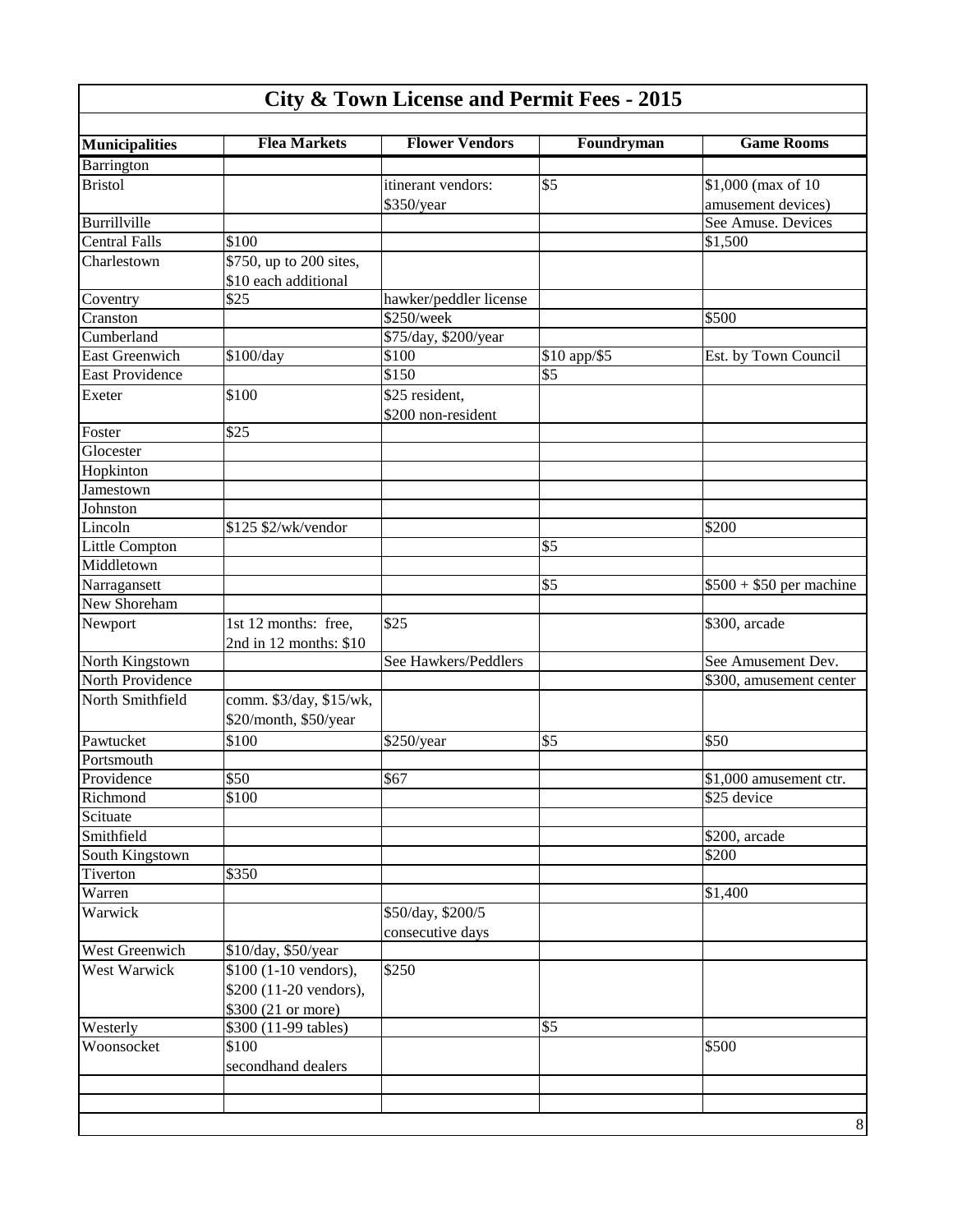|                        | <b>Gaming &amp; Lotteries</b> |                         |                               | <b>Home Occupation</b>       |
|------------------------|-------------------------------|-------------------------|-------------------------------|------------------------------|
| <b>Municipalities</b>  | (Bingo & Beano)               | Gunshop                 | <b>Hawkers &amp; Peddlers</b> | Permit                       |
| Barrington             | $\overline{$25}$              |                         | peddlers: \$10                |                              |
| <b>Bristol</b>         | $$5 - $20$                    | \$10/year               | peddlers: \$50                |                              |
| Burrillville           |                               | \$5 firearms license    | hawkers/peddlers: \$5         |                              |
| <b>Central Falls</b>   |                               |                         | hawkers/peddlers: \$50        |                              |
| Charlestown            | \$25                          |                         | peddlers: \$50                | \$10                         |
| Coventry               | \$5                           | \$5                     | seasonal (90-day) \$50, temp  |                              |
|                        |                               |                         | (60-d) \$25, \$10/day         |                              |
| Cranston               | \$40/day                      |                         | peddlers: \$50                |                              |
| Cumberland             |                               |                         | \$75/day, \$200/year          | \$100, trade name            |
| <b>East Greenwich</b>  | \$5                           |                         | hawkers/peddlers: \$10/dy,    |                              |
|                        |                               |                         | \$50/wk, \$200/max            |                              |
| <b>East Providence</b> | \$15-\$35                     |                         | h&p, gen. merchandise,        |                              |
|                        |                               |                         | jewelry: \$150                |                              |
| Exeter                 |                               | \$75, new; \$5, renew   | \$25, residents;              |                              |
|                        |                               |                         | \$200, non-residents          |                              |
| Foster                 | \$5, games                    | \$5                     | hawkers/peddlers: \$50        |                              |
| Glocester              | \$5                           |                         | peddlers: \$10/week,          |                              |
|                        |                               |                         | \$15/month, \$35/year         |                              |
| Hopkinton              |                               |                         | h&p: \$5, jewelry \$50,       | \$25                         |
|                        |                               |                         | medicine \$50                 |                              |
| Jamestown              | \$100                         |                         | peddlers: \$5/1 day           |                              |
| Johnston               |                               | \$100                   | hawkers/peddlers: \$50        |                              |
| Lincoln                |                               |                         | hawkers/peddlers: \$20        |                              |
| Little Compton         | \$75, \$10/event              |                         | \$100                         |                              |
| Middletown             | \$5                           | \$5                     | peddlers: \$50/vehicle        |                              |
| Narragansett           |                               |                         | \$25/day, \$50/year           |                              |
| New Shoreham           |                               |                         | 1st yr \$100, renewals \$500, |                              |
|                        |                               |                         | seasonal \$250 year round     |                              |
|                        |                               |                         |                               |                              |
| Newport                | \$5                           | retail gun sales permit | hawkers/peddlers: \$5/day     | \$50 for first, $+$ \$20 for |
|                        |                               | \$10                    | \$10/application              | each additional              |
| North Kingstown        | \$5 per event                 |                         | peddlers: \$200 (vets         |                              |
|                        |                               |                         | exempt), filing fee \$25      |                              |
| North Providence       |                               |                         | peddlers: \$50                | \$125, \$50 renewal          |
| North Smithfield       | \$1/per night                 |                         | peddlers: \$25, \$2/1-day     |                              |
| Pawtucket              | $$100/yr, $25/per bingo$ \\$5 |                         | peddlers: \$250               |                              |
| Portsmouth             |                               |                         | peddlers: \$50/vehicle        |                              |
| Providence             | \$10                          |                         | peddlers: \$67                |                              |
| Richmond               |                               |                         | \$25                          |                              |
| Scituate               |                               |                         | peddlers: \$50                |                              |
| Smithfield             | \$260, non-profit no fee      |                         | peddlers: \$100               |                              |
| South Kingstown        | \$5/day                       |                         | $\overline{$}50$              |                              |
| Tiverton               |                               |                         | hawkers: \$10-\$100           |                              |
| Warren                 | \$1/day                       |                         | peddlers: \$50                |                              |
| Warwick                | \$5/bingo                     |                         | peddlers: \$200               |                              |
| West Greenwich         |                               |                         |                               |                              |
| West Warwick           | \$100                         |                         | \$200 in town, \$300 out      | \$100/\$25 renewal           |
| Westerly               |                               |                         | peddlers: \$100               |                              |
| Woonsocket             | $\overline{\$5/day}$          | \$5/firearms            | peddlers: \$300               | \$10, trade name             |
|                        |                               |                         |                               | 9                            |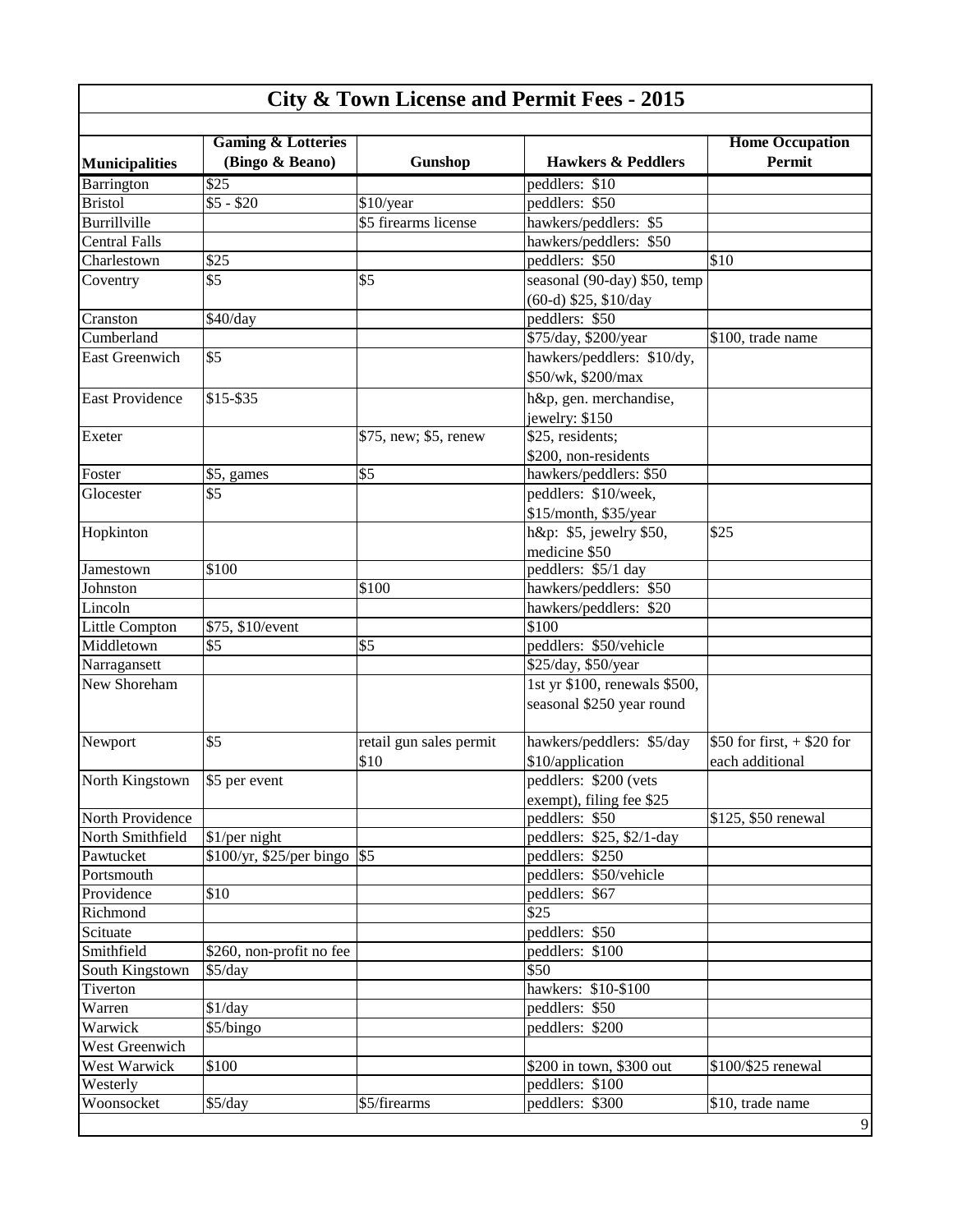|                        | Hotels/Motels,                   |                             | Junk                     |                          |
|------------------------|----------------------------------|-----------------------------|--------------------------|--------------------------|
| <b>Municipalities</b>  | Roominghouses, B&B               | <b>Itinerant Vendors</b>    | <b>Gathers/Peddlers</b>  | Junkyard                 |
| Barrington             |                                  | app. \$20, (non-profit fee  | \$5                      | automobile: \$100        |
|                        |                                  | \$5, no app fee)            |                          |                          |
| <b>Bristol</b>         |                                  | \$350/year                  | \$5 gath., \$25 pedd.    | \$100/year               |
| <b>Burrillville</b>    |                                  |                             | \$5, collecting of junk  | \$50                     |
| <b>Central Falls</b>   |                                  | \$75                        |                          | \$100                    |
| Charlestown            | $$25$ (1-5), \$50 (6-25), \$75 + | \$50                        |                          |                          |
| Coventry               |                                  |                             |                          | \$100/year               |
| Cranston               |                                  | \$200 res., \$250 non.      | \$10                     |                          |
| Cumberland             |                                  | \$75/day, \$200/year        |                          | \$500/junk car           |
| <b>East Greenwich</b>  | B&B: \$50                        | See Hawkers & Peddlers      | \$10 app/\$5-\$25        | \$100 auto               |
| <b>East Providence</b> | h/m: \$125, rmhouses: \$30       | As Defined by Chapter \$350 | \$10 gath/\$150 pedd.    | auto junkyard: $$100/yr$ |
| Exeter                 |                                  | \$25, res.; \$200, non-res  | \$100                    | \$100                    |
| Foster                 |                                  |                             | secondhand \$25          | secondhand \$25          |
| Glocester              | \$10-\$25                        |                             | \$25                     |                          |
| Hopkinton              |                                  |                             | \$5                      | automobile: \$125        |
| Jamestown              |                                  | \$5/day                     |                          |                          |
| Johnston               |                                  | \$100, vendors              |                          | \$100                    |
| Lincoln                |                                  |                             |                          |                          |
| <b>Little Compton</b>  |                                  |                             | \$5                      | \$25 junk, \$100 auto    |
| Middletown             |                                  | \$350                       |                          | \$100 wrecking yard      |
| Narragansett           | $$25 + up$ , depends on          | \$30 min. fee;              | \$25                     | automobile: \$100        |
|                        | number of rooms                  | \$1.75/ea for \$100 worth   |                          |                          |
|                        |                                  | of stock                    |                          |                          |
| New Shoreham           | \$50/rm, 2 rm B&B \$20/rm        |                             |                          |                          |
| Newport                | \$50; \$45/unit for non-owner    | \$350 for 3 months          | \$25 per gatherer        |                          |
|                        | occupied 1-9 month rentals       |                             |                          |                          |
|                        |                                  |                             |                          |                          |
| North Kingstown        | B&B: \$75, hotels \$150, \$15    |                             |                          | \$100                    |
|                        | for ea addt'l over 10            |                             |                          |                          |
| North Providence       |                                  |                             |                          | \$100                    |
| North Smithfield       | \$50                             |                             | \$10                     | \$100, used auto parts   |
| Pawtucket              | \$100 1st class, \$30 2nd        | \$250                       | \$10                     | \$100 auto, \$50 non     |
| Portsmouth             |                                  | \$350                       | \$10/vehicle             |                          |
| Providence             |                                  |                             |                          | junk shops: \$100        |
| Richmond               |                                  | \$100                       |                          | \$100                    |
| Scituate               |                                  |                             | junk \$100               |                          |
| Smithfield             |                                  |                             |                          |                          |
| South Kingstown        | $$50 + $10/$ unit in addition in |                             | junk peddler: \$25       | \$100                    |
|                        | excess of 2                      |                             |                          |                          |
| Tiverton               |                                  | \$350                       |                          | \$200                    |
| Warren                 |                                  |                             | \$25                     |                          |
| Warwick                | $\overline{$}100$                | \$350                       |                          |                          |
| West Greenwich         |                                  |                             | \$5                      | \$50                     |
| West Warwick           | \$100 roominghouse               |                             | $$25 + filing $10 + adv$ | junk dealer: \$200       |
| Westerly               | 1-6 rooms \$5, 7-25 rooms        | 1 day-1 wk \$50, 8 days-2   | \$5                      | \$100                    |
|                        | \$50, 26+ rooms \$75             | wks \$75, 3 wks+ \$125      |                          |                          |
|                        |                                  | (not to exceed 3 mon)       |                          |                          |
|                        | \$70                             | \$350 for 3 months          | \$300 (peddlers)         | \$100                    |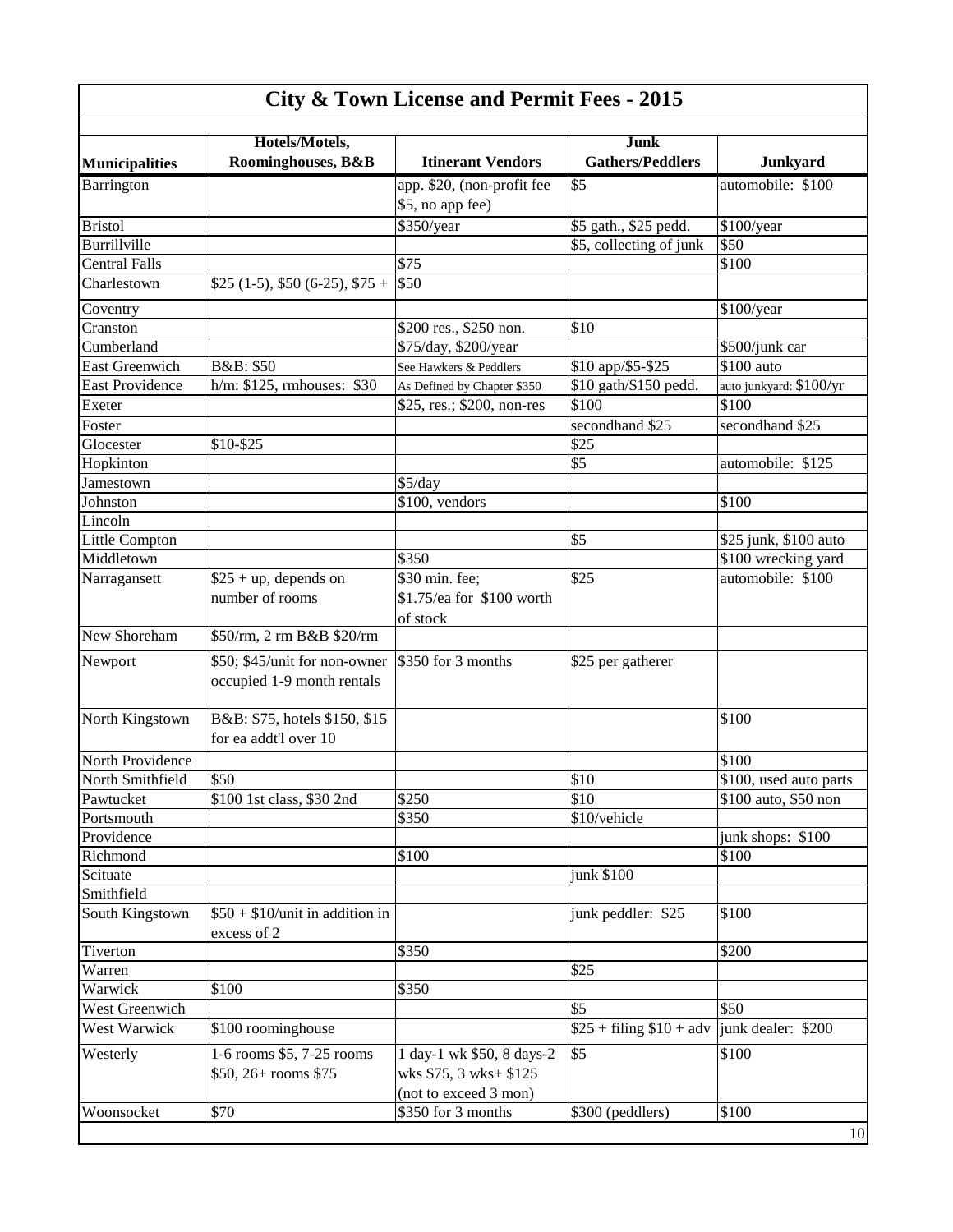| <b>Kennels</b> | <b>Laundries &amp; Dry</b>                                                                                                                                                                                                                                           |                                                                                                                                                               |                                                                                                     |
|----------------|----------------------------------------------------------------------------------------------------------------------------------------------------------------------------------------------------------------------------------------------------------------------|---------------------------------------------------------------------------------------------------------------------------------------------------------------|-----------------------------------------------------------------------------------------------------|
|                |                                                                                                                                                                                                                                                                      |                                                                                                                                                               |                                                                                                     |
|                | <b>Cleaners</b>                                                                                                                                                                                                                                                      | Marina, Public (Sunday)                                                                                                                                       | Misc. Peddler, Including Food                                                                       |
|                |                                                                                                                                                                                                                                                                      |                                                                                                                                                               |                                                                                                     |
| \$25           | \$10 laundries only                                                                                                                                                                                                                                                  |                                                                                                                                                               | \$50/year                                                                                           |
|                |                                                                                                                                                                                                                                                                      |                                                                                                                                                               |                                                                                                     |
|                |                                                                                                                                                                                                                                                                      |                                                                                                                                                               |                                                                                                     |
|                |                                                                                                                                                                                                                                                                      |                                                                                                                                                               |                                                                                                     |
| \$25           | \$25                                                                                                                                                                                                                                                                 |                                                                                                                                                               | \$10/day, \$25/60-day, \$50/90-day                                                                  |
|                |                                                                                                                                                                                                                                                                      |                                                                                                                                                               | mobile food trucks: \$250/yrly                                                                      |
| \$50           |                                                                                                                                                                                                                                                                      |                                                                                                                                                               | \$75/day, \$200/year                                                                                |
| \$25           | \$10                                                                                                                                                                                                                                                                 |                                                                                                                                                               | See Hawkers & Peddlers                                                                              |
|                |                                                                                                                                                                                                                                                                      |                                                                                                                                                               | \$150                                                                                               |
|                |                                                                                                                                                                                                                                                                      |                                                                                                                                                               | \$25, residents;                                                                                    |
|                |                                                                                                                                                                                                                                                                      |                                                                                                                                                               | \$200 non-residents                                                                                 |
|                |                                                                                                                                                                                                                                                                      |                                                                                                                                                               | \$50                                                                                                |
|                |                                                                                                                                                                                                                                                                      |                                                                                                                                                               |                                                                                                     |
|                |                                                                                                                                                                                                                                                                      |                                                                                                                                                               | \$5                                                                                                 |
|                |                                                                                                                                                                                                                                                                      |                                                                                                                                                               |                                                                                                     |
|                |                                                                                                                                                                                                                                                                      |                                                                                                                                                               |                                                                                                     |
|                |                                                                                                                                                                                                                                                                      |                                                                                                                                                               |                                                                                                     |
|                |                                                                                                                                                                                                                                                                      |                                                                                                                                                               | \$100                                                                                               |
|                |                                                                                                                                                                                                                                                                      |                                                                                                                                                               | \$50                                                                                                |
|                |                                                                                                                                                                                                                                                                      |                                                                                                                                                               |                                                                                                     |
|                |                                                                                                                                                                                                                                                                      |                                                                                                                                                               | \$50                                                                                                |
|                |                                                                                                                                                                                                                                                                      |                                                                                                                                                               |                                                                                                     |
|                |                                                                                                                                                                                                                                                                      |                                                                                                                                                               |                                                                                                     |
|                |                                                                                                                                                                                                                                                                      |                                                                                                                                                               |                                                                                                     |
|                |                                                                                                                                                                                                                                                                      |                                                                                                                                                               | peddlers: \$200 (veterans exempt),                                                                  |
|                |                                                                                                                                                                                                                                                                      |                                                                                                                                                               | filing fee \$25                                                                                     |
|                |                                                                                                                                                                                                                                                                      |                                                                                                                                                               |                                                                                                     |
|                |                                                                                                                                                                                                                                                                      |                                                                                                                                                               | \$25                                                                                                |
|                |                                                                                                                                                                                                                                                                      |                                                                                                                                                               | $\sqrt{$250}$                                                                                       |
|                |                                                                                                                                                                                                                                                                      |                                                                                                                                                               | \$50/vehicle                                                                                        |
|                |                                                                                                                                                                                                                                                                      |                                                                                                                                                               | \$67                                                                                                |
|                |                                                                                                                                                                                                                                                                      |                                                                                                                                                               | See Hawkers & Peddlers                                                                              |
|                |                                                                                                                                                                                                                                                                      |                                                                                                                                                               |                                                                                                     |
|                |                                                                                                                                                                                                                                                                      |                                                                                                                                                               |                                                                                                     |
|                |                                                                                                                                                                                                                                                                      |                                                                                                                                                               | \$100 (ice cream, lemonade &                                                                        |
|                |                                                                                                                                                                                                                                                                      |                                                                                                                                                               | shaved ice) Must be a Smithfield                                                                    |
|                |                                                                                                                                                                                                                                                                      |                                                                                                                                                               |                                                                                                     |
|                |                                                                                                                                                                                                                                                                      |                                                                                                                                                               | taypayer                                                                                            |
|                |                                                                                                                                                                                                                                                                      |                                                                                                                                                               | \$50                                                                                                |
|                |                                                                                                                                                                                                                                                                      |                                                                                                                                                               |                                                                                                     |
|                |                                                                                                                                                                                                                                                                      |                                                                                                                                                               | \$50                                                                                                |
|                |                                                                                                                                                                                                                                                                      |                                                                                                                                                               | \$50                                                                                                |
| \$25           |                                                                                                                                                                                                                                                                      |                                                                                                                                                               | \$10                                                                                                |
|                |                                                                                                                                                                                                                                                                      |                                                                                                                                                               | \$200 in town, \$300 out of town                                                                    |
|                |                                                                                                                                                                                                                                                                      |                                                                                                                                                               | \$50                                                                                                |
|                | \$15                                                                                                                                                                                                                                                                 |                                                                                                                                                               | \$300 peddler, \$50 food                                                                            |
|                |                                                                                                                                                                                                                                                                      |                                                                                                                                                               |                                                                                                     |
|                | $\overline{$}25$<br>\$25<br>\$25 (4-10 dogs),<br>\$50 (over 10)<br>\$25<br>\$25<br>\$25<br>\$25<br>\$25<br>\$25<br>\$25<br>\$25<br>\$25<br>\$25<br>\$150<br>\$25<br>\$25 boarding,<br>\$25 breeding<br>\$25<br>\$25<br>\$25<br>\$25<br>\$50<br>$$100 + adv.$<br>\$25 | \$125<br>\$50 per location<br>\$10<br>\$20<br>\$10<br>\$10<br>\$50<br>\$25<br>\$10<br>\$50<br>\$10<br>\$10<br>\$50 laundries,<br>\$25 cleaners<br>\$5<br>\$20 | \$50<br>wharfage: Up to 39' \$35,<br>40' to 49' \$40, 50' and over<br>\$50, \$20/off season<br>\$10 |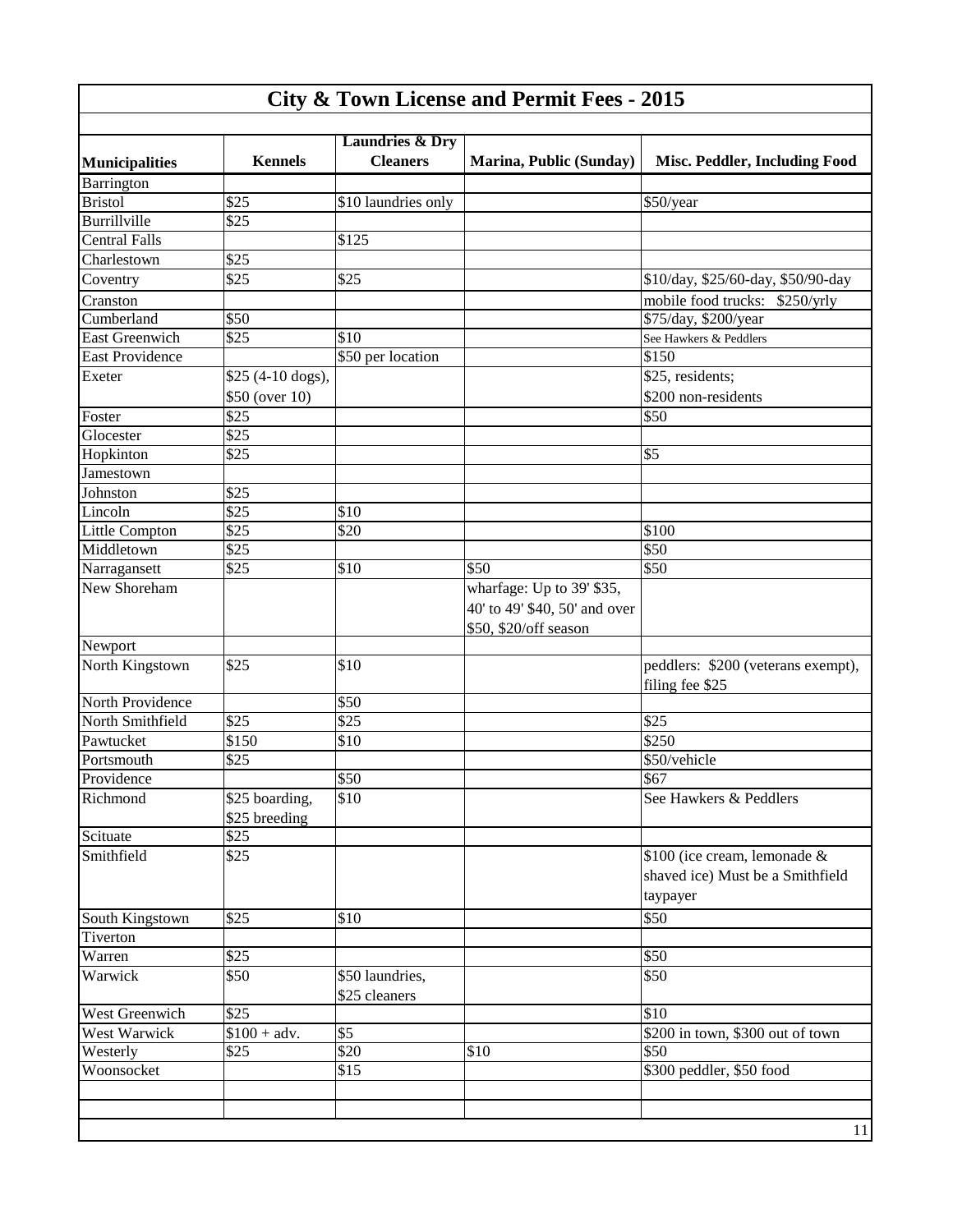| <b>City &amp; Town License and Permit Fees - 2015</b> |                                               |                                                                                  |                                                                              |                              |
|-------------------------------------------------------|-----------------------------------------------|----------------------------------------------------------------------------------|------------------------------------------------------------------------------|------------------------------|
|                                                       |                                               |                                                                                  |                                                                              |                              |
| <b>Municipalities</b>                                 | <b>Mobile Home Park</b>                       | <b>Motion Picture Theater,</b><br><b>Moving Picture Shows,</b><br><b>Theater</b> | <b>Palmistry/Phrenology</b>                                                  | <b>Pawnbrokers</b>           |
| Barrington                                            |                                               |                                                                                  |                                                                              |                              |
| <b>Bristol</b>                                        |                                               | \$150/motion picture                                                             |                                                                              | \$200                        |
| Burrillville                                          |                                               |                                                                                  |                                                                              |                              |
| <b>Central Falls</b>                                  |                                               |                                                                                  | \$150                                                                        |                              |
| Charlestown                                           | \$25 each home/year                           |                                                                                  |                                                                              |                              |
| Coventry                                              | \$5 each home/year                            | \$200/movie theatre                                                              |                                                                              |                              |
| Cranston                                              |                                               | \$260/moving pictures &                                                          |                                                                              | \$100                        |
|                                                       |                                               | \$150 Sundays                                                                    |                                                                              |                              |
| Cumberland                                            |                                               |                                                                                  |                                                                              | \$200                        |
| <b>East Greenwich</b>                                 |                                               |                                                                                  |                                                                              |                              |
| <b>East Providence</b>                                |                                               | \$2-\$5/motion picture<br>\$25/theater perf./day                                 | \$125                                                                        | pawnbrokers' shops:<br>\$225 |
| Exeter                                                | \$100                                         |                                                                                  |                                                                              |                              |
| Foster                                                |                                               |                                                                                  |                                                                              |                              |
| Glocester                                             | \$200/park, \$30/trailer                      |                                                                                  |                                                                              |                              |
| Hopkinton                                             |                                               |                                                                                  |                                                                              |                              |
| Jamestown                                             |                                               |                                                                                  |                                                                              |                              |
| Johnston                                              |                                               | \$100                                                                            | \$100                                                                        |                              |
| Lincoln                                               |                                               | \$200/movie theatre                                                              |                                                                              |                              |
| Little Compton                                        |                                               | \$75/moving picture shows<br>or \$10/event                                       |                                                                              |                              |
| Middletown                                            |                                               | \$150/motion picture                                                             | forture tellers: \$10/app,<br>\$10/day, \$30/week,<br>\$50/month, \$200/year |                              |
| Narragansett                                          |                                               | \$100/theatre                                                                    |                                                                              | See Secondhand               |
| New Shoreham                                          |                                               |                                                                                  |                                                                              |                              |
| Newport                                               |                                               | \$300/annual entertainment                                                       | $$5/filing + $10/day,$<br>\$30/week, \$50/month,<br>\$200 year               | \$200                        |
| North Kingstown                                       | \$1,000                                       | \$150                                                                            |                                                                              |                              |
| North Providence                                      |                                               |                                                                                  |                                                                              |                              |
| North Smithfield                                      |                                               | \$50                                                                             |                                                                              | \$50                         |
| Pawtucket                                             |                                               | \$25/yr, \$2-\$5/performance                                                     | fortune teller: \$50                                                         | \$150                        |
| Portsmouth                                            |                                               |                                                                                  |                                                                              |                              |
| Providence                                            |                                               | \$10/day                                                                         |                                                                              | \$100                        |
| Richmond                                              |                                               |                                                                                  |                                                                              |                              |
| Scituate                                              |                                               |                                                                                  |                                                                              |                              |
| Smithfield                                            |                                               | theatre: \$500                                                                   | \$100                                                                        |                              |
| South Kingstown                                       |                                               | motion picture theatre:<br>\$200, threatre \$100                                 |                                                                              |                              |
| Tiverton                                              | \$100                                         |                                                                                  |                                                                              |                              |
| Warren                                                |                                               |                                                                                  | \$20/day, \$60/week                                                          |                              |
| Warwick                                               |                                               | \$469                                                                            |                                                                              |                              |
| West Greenwich                                        | new $$100 + $50$ per<br>lot, renewal \$10/lot |                                                                                  |                                                                              |                              |
| West Warwick                                          |                                               |                                                                                  |                                                                              | \$250                        |
| Westerly                                              | \$200                                         | \$300 - See Entertainment                                                        |                                                                              |                              |
| Woonsocket                                            |                                               | \$250 1st, \$100/screen                                                          |                                                                              | \$50                         |
|                                                       |                                               |                                                                                  |                                                                              | 12                           |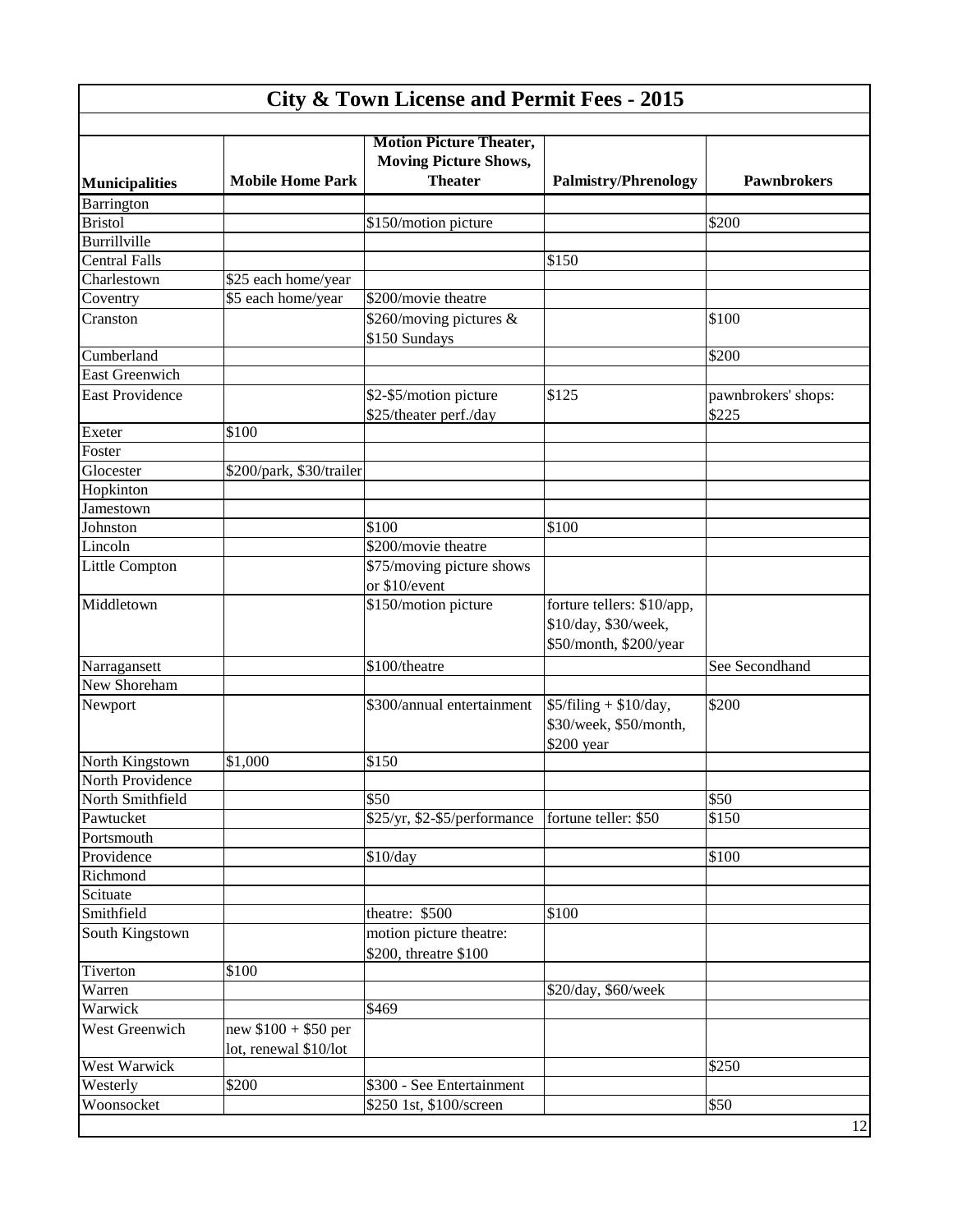| <b>City &amp; Town License and Permit Fees - 2015</b> |  |  |  |
|-------------------------------------------------------|--|--|--|
|-------------------------------------------------------|--|--|--|

|                        |                           |                       |                          | Sales -                    |
|------------------------|---------------------------|-----------------------|--------------------------|----------------------------|
| <b>Municipalities</b>  | <b>Private Detectives</b> | <b>Raffles</b>        | <b>Rubbish Collector</b> | <b>Holiday Operations</b>  |
| Barrington             | \$150, \$5,000 bond       | \$10                  |                          | $\overline{$}50$           |
| <b>Bristol</b>         | \$150                     |                       |                          |                            |
| Burrillville           | \$150, \$5,000 bond       |                       | \$25/vehicle             | \$5                        |
| <b>Central Falls</b>   | \$150                     |                       |                          |                            |
| Charlestown            | \$50                      |                       |                          | \$50                       |
| Coventry               | \$150                     | \$5                   |                          | $\overline{$}50$           |
| Cranston               | \$150                     |                       |                          | \$100                      |
| Cumberland             | \$150                     |                       |                          | \$100                      |
| East Greenwich         | \$150, \$5,000 bond       |                       |                          | $\overline{$25}$           |
| <b>East Providence</b> | \$160                     |                       |                          | \$125                      |
| Exeter                 | \$150                     |                       | \$10                     |                            |
| Foster                 | $\overline{$65}$          | \$5                   |                          | \$25                       |
| Glocester              | $$150 + $25$ app. fee     |                       | \$25                     | \$35                       |
| Hopkinton              | \$150                     |                       |                          | $\overline{$}50$           |
| Jamestown              | $$150 + Bond$             |                       | \$100                    | $\overline{$}20$           |
| Johnston               | \$150                     |                       | \$100                    | \$50                       |
| Lincoln                | <b>Issued by Police</b>   |                       |                          | \$25, 1st Class            |
|                        |                           |                       |                          | \$10, 2nd Class            |
| <b>Little Compton</b>  | $$150 + $50$ app fee      |                       | \$200-\$300              | \$50                       |
| Middletown             | $$150 + $10$ app fee      |                       |                          | \$100                      |
| Narragansett           | \$150                     |                       | \$250-\$1000             | \$50                       |
|                        |                           |                       |                          |                            |
| New Shoreham           |                           |                       |                          |                            |
| Newport                | \$100/year, \$50/app fee  |                       | \$250 solid waste hauler | \$15/filing, \$100         |
|                        |                           |                       |                          | annually, \$50/initial app |
|                        |                           |                       |                          | on/after 10/1              |
| North Kingstown        | \$150                     |                       |                          | \$50, (1 day: \$5)         |
| North Providence       | \$150, \$5,000 bond       |                       |                          | \$50                       |
| North Smithfield       | \$150                     |                       |                          | \$50                       |
| Pawtucket              | \$150                     |                       | \$250                    | $\overline{$75}$           |
| Portsmouth             | \$150, \$5,000 bond       |                       |                          | $\overline{$}50$           |
| Providence             | \$150, \$5,000 bond       | \$10                  |                          | \$100                      |
| Richmond               | \$150, \$5,000 bond       |                       | \$150, refuse collection | \$10                       |
|                        |                           |                       | & hauling                |                            |
| Scituate               | $$150, $5,000$ bond       |                       |                          | \$50                       |
| Smithfield             | \$200, 1st                |                       |                          | \$50                       |
|                        | \$150, renewal            |                       |                          |                            |
| South Kingstown        | \$150                     | \$5                   | See Commerical Hauler    | \$50                       |
| Tiverton               | \$150                     |                       |                          | \$50                       |
| Warren                 | \$150                     |                       |                          | \$50                       |
| Warwick                | \$150                     | \$10                  |                          | \$50                       |
| West Greenwich         | \$150                     |                       |                          | \$10                       |
| West Warwick           | \$200, \$5,000 bond       | \$25/nonprofit exempt |                          | \$50                       |
| Westerly               | $$150 + $6$ ID card       |                       | \$50/trash hauler        | \$50                       |
| Woonsocket             | \$150, \$5,000 bond       | \$5                   |                          | \$50/year, \$10/day        |
|                        |                           |                       |                          |                            |
|                        |                           |                       |                          |                            |
|                        |                           |                       |                          |                            |
|                        |                           |                       |                          |                            |
|                        |                           |                       |                          |                            |
|                        |                           |                       |                          | 13                         |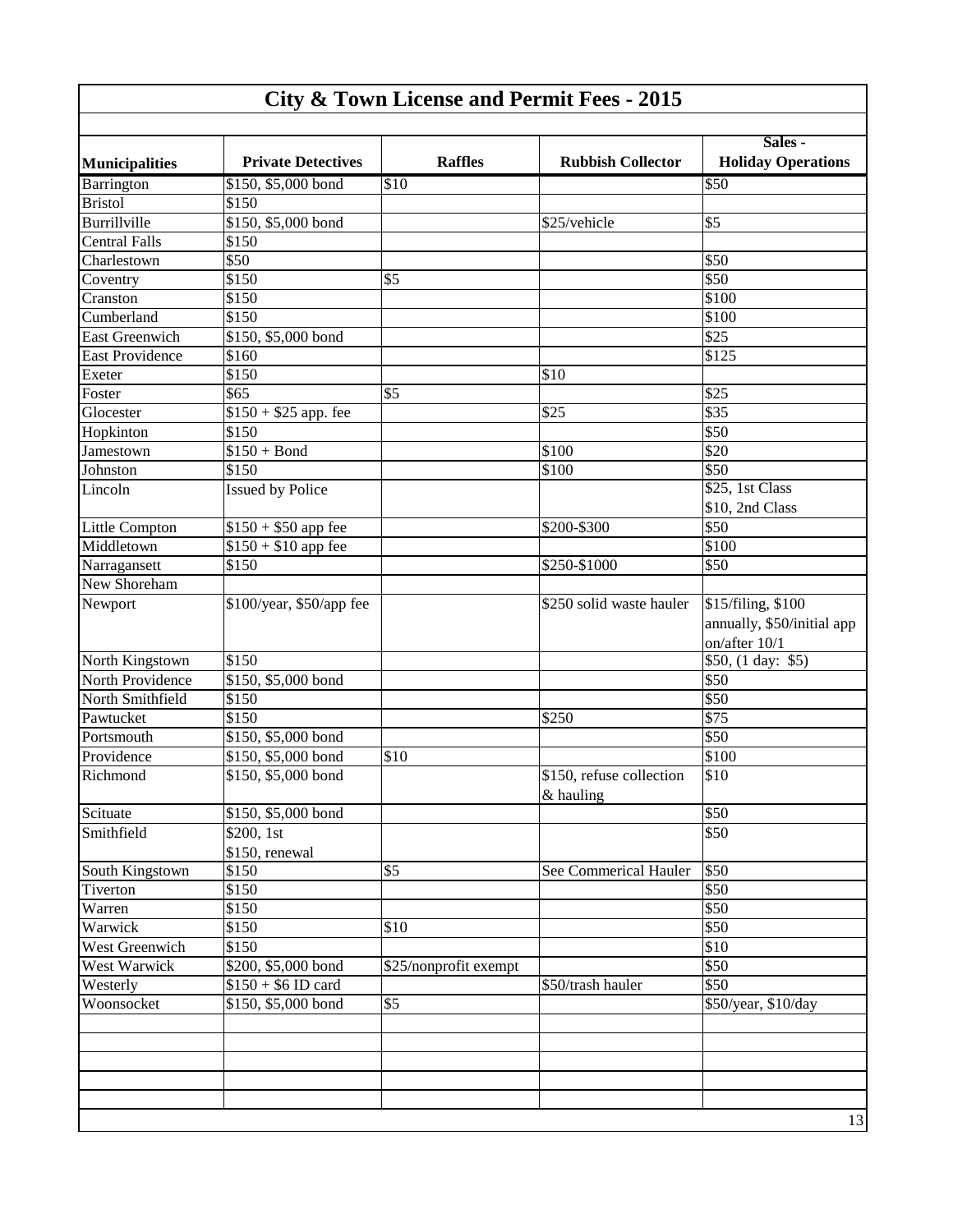|                        |                              | <b>Sexually Oriented</b> |                |                               |
|------------------------|------------------------------|--------------------------|----------------|-------------------------------|
| <b>Municipalities</b>  | <b>Secondhand</b>            | <b>Business</b>          | <b>Skating</b> | <b>Special Events</b>         |
| Barrington             | $$25 + $10$ adv. fee for new |                          |                |                               |
| <b>Bristol</b>         | license<br>\$25              |                          |                |                               |
| Burrillville           |                              |                          |                |                               |
| <b>Central Falls</b>   | \$80                         |                          |                |                               |
|                        | \$25                         |                          |                |                               |
| Charlestown            | \$25                         |                          |                |                               |
| Coventry               |                              |                          |                |                               |
| Cranston<br>Cumberland | \$100, \$150 used cars       |                          | \$100          |                               |
| <b>East Greenwich</b>  | \$10 app/\$5-\$100           |                          |                | \$100                         |
| <b>East Providence</b> |                              |                          |                |                               |
|                        | auto.: \$125/year            | \$2,000                  | \$50/per rink  |                               |
|                        | antique: \$100/year          |                          |                |                               |
|                        | other shops: \$30/year       |                          |                |                               |
| Exeter                 | \$100                        | \$1,000/year, \$15/day   |                | \$100/year, 15/day            |
| Foster                 | \$25                         |                          |                | \$25 application fee          |
| Glocester              | \$25                         |                          |                |                               |
| Hopkinton              |                              |                          |                | \$100/single, \$200/multi     |
| Jamestown              |                              |                          |                | no charge/notice              |
| Johnston               | \$110                        |                          |                | \$100                         |
| Lincoln                | \$25                         |                          |                | \$150                         |
| Little Compton         |                              |                          |                |                               |
| Middletown             |                              |                          |                | \$100: less than 50 vehicles, |
|                        |                              |                          |                | \$250: over 50 vehicles       |
| Narragansett           | \$25                         |                          | \$50           |                               |
| New Shoreham           |                              |                          |                | \$50 per event                |
| Newport                | \$100                        |                          |                | \$15 filing, \$25/day,        |
|                        |                              |                          |                | nonprofits w/o adm.           |
|                        |                              |                          |                | \$10/event, w/adm. \$15/day   |
| North Kingstown        | \$75                         | See Amusement            |                | \$100 non-residents, \$75     |
|                        |                              |                          |                | residents, \$75/daily, \$30   |
|                        |                              |                          |                | filing fee                    |
| North Providence       |                              |                          |                |                               |
| North Smithfield       | \$25                         | viewing machine:         | rink: \$25     |                               |
|                        |                              | $$1,500 + adult$ ent.    |                |                               |
|                        |                              | spec. shop $$5,500$      |                |                               |
| Pawtucket              | secondhand shop: \$100       | \$3,000, \$1,000/mach.   | \$150          | \$50                          |
| Portsmouth             |                              |                          |                |                               |
| Providence             | secondhand stores: \$100     |                          |                | \$10-\$25/day                 |
| Richmond               | \$100                        |                          |                |                               |
| Scituate               | \$50                         |                          |                |                               |
| Smithfield             |                              |                          |                | \$50/day, plus \$50 app. fee  |
| South Kingstown        |                              |                          |                |                               |
| Tiverton               | \$200                        |                          |                | \$25                          |
| Warren                 |                              |                          |                |                               |
| Warwick                | \$100                        |                          |                |                               |
| West Greenwich         | \$10                         |                          |                |                               |
| <b>West Warwick</b>    | $$25 + $10$ filing fee +adv  |                          |                |                               |
| Westerly               | \$100                        |                          | See Amusement  | \$10/day                      |
| Woonsocket             | \$100                        |                          |                | \$25/day                      |
|                        |                              |                          |                | 14                            |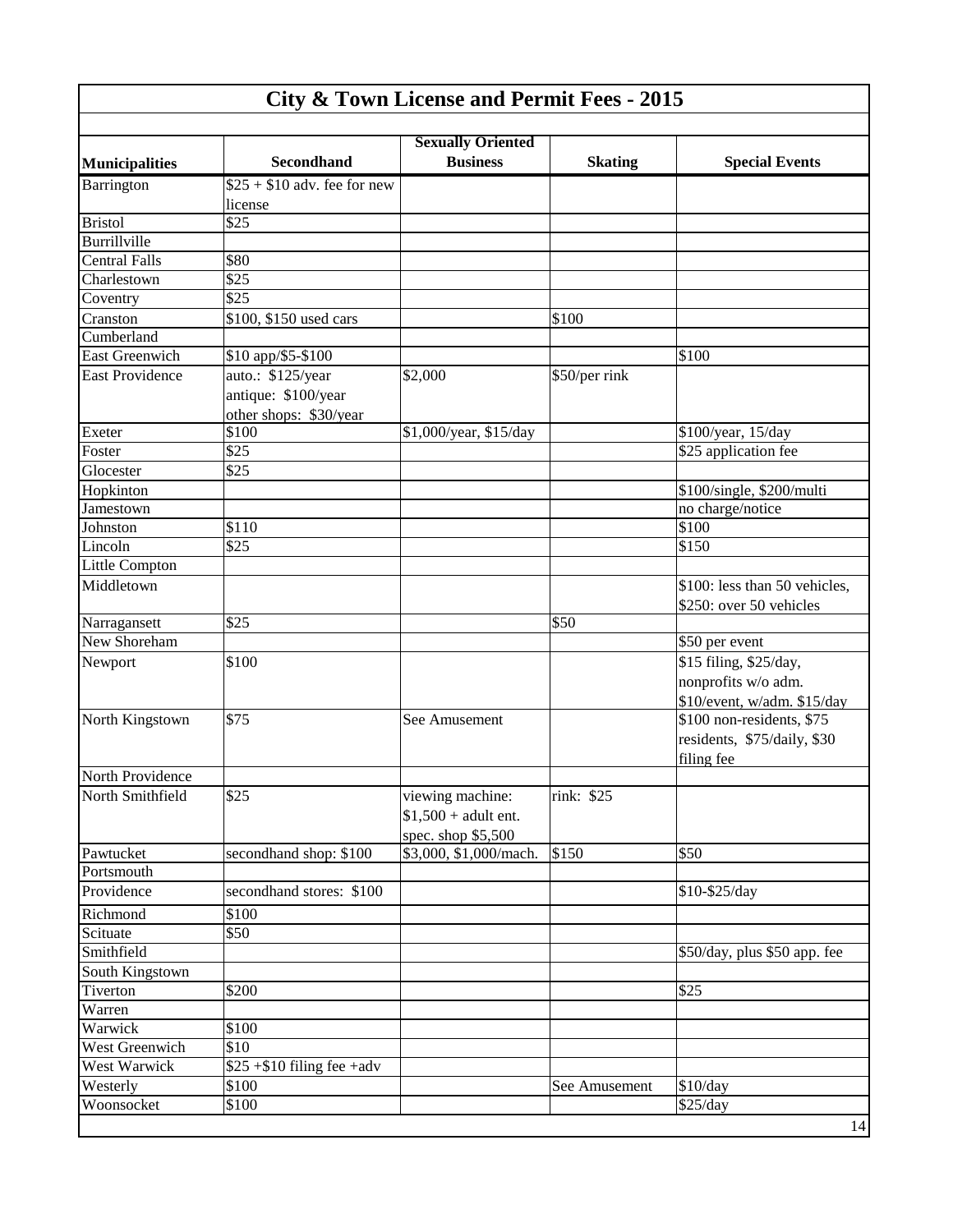| <b>City &amp; Town License and Permit Fees - 2015</b> |                                                              |                           |                                            |                                  |
|-------------------------------------------------------|--------------------------------------------------------------|---------------------------|--------------------------------------------|----------------------------------|
|                                                       | <b>Street Opening</b>                                        |                           |                                            |                                  |
| <b>Municipalities</b>                                 | <b>Permits</b>                                               | <b>Tattoo Parlors</b>     | Tavern, Cookshop, etc.                     | <b>Taxicabs</b>                  |
| Barrington                                            | \$85, add \$1.00 per foot<br>for extensions                  |                           |                                            |                                  |
| <b>Bristol</b>                                        |                                                              | \$100/year                | \$75                                       | \$50/year                        |
| Burrillville                                          |                                                              |                           |                                            |                                  |
| <b>Central Falls</b>                                  |                                                              | \$125                     |                                            |                                  |
| Charlestown                                           |                                                              |                           |                                            |                                  |
| Coventry                                              |                                                              |                           |                                            |                                  |
| Cranston                                              |                                                              |                           |                                            |                                  |
| Cumberland                                            |                                                              |                           |                                            |                                  |
| East Greenwich                                        |                                                              |                           | \$25/yr, \$10 transfer                     |                                  |
| East Providence                                       |                                                              |                           | \$2,000                                    |                                  |
| Exeter                                                |                                                              |                           | \$25                                       |                                  |
| Foster                                                |                                                              |                           | \$25                                       |                                  |
| Glocester                                             |                                                              |                           |                                            |                                  |
| Hopkinton                                             |                                                              |                           |                                            |                                  |
| Jamestown                                             |                                                              |                           |                                            |                                  |
| Johnston                                              |                                                              |                           | \$100                                      |                                  |
| Lincoln                                               |                                                              |                           |                                            |                                  |
| Little Compton                                        |                                                              |                           | tavern: \$20                               |                                  |
| Middletown                                            | \$50                                                         | \$50 per artist, \$10 app |                                            |                                  |
| Narragansett                                          |                                                              |                           | \$50                                       |                                  |
| New Shoreham                                          |                                                              |                           |                                            | \$75/100 vehicle,<br>\$80/driver |
| Newport                                               | \$100 min. $+ \frac{1}{2}$ sq. ft.,<br>addt'l fees may apply | \$100                     |                                            | \$40/vehicle<br>\$5/driver       |
| North Kingstown                                       |                                                              |                           | \$75                                       |                                  |
| North Providence                                      |                                                              |                           |                                            |                                  |
| North Smithfield                                      |                                                              |                           | \$25, victualing                           |                                  |
| Pawtucket                                             | \$75 for public utilities,<br>if not \$450                   | \$175                     | tavern: \$100 1st class,<br>\$30 2nd class |                                  |
| Portsmouth                                            | \$60 for 1st 15', every 5'<br>after is \$8                   |                           |                                            |                                  |
| Providence                                            |                                                              |                           | taverns: \$100, 1st class                  | \$67, drivers: \$37              |
| Richmond                                              |                                                              |                           |                                            |                                  |
| Scituate                                              |                                                              |                           |                                            |                                  |
| Smithfield                                            |                                                              |                           |                                            |                                  |
| South Kingstown                                       | \$10                                                         |                           |                                            |                                  |
| Tiverton                                              | \$50                                                         |                           |                                            |                                  |
| Warren                                                |                                                              | \$75                      |                                            |                                  |
| Warwick                                               |                                                              |                           |                                            |                                  |
| <b>West Greenwich</b>                                 |                                                              |                           |                                            |                                  |
| West Warwick                                          | \$100                                                        | \$100/\$25                |                                            |                                  |
| Westerly                                              |                                                              |                           | up to 40 rooms \$50,<br>$41+$ rooms \$75   |                                  |
| Woonsocket                                            |                                                              | \$100                     | \$50/yr (7-days),<br>\$25 (no Sundays)     |                                  |
|                                                       |                                                              |                           |                                            |                                  |
|                                                       |                                                              |                           |                                            |                                  |
|                                                       |                                                              |                           |                                            | 15                               |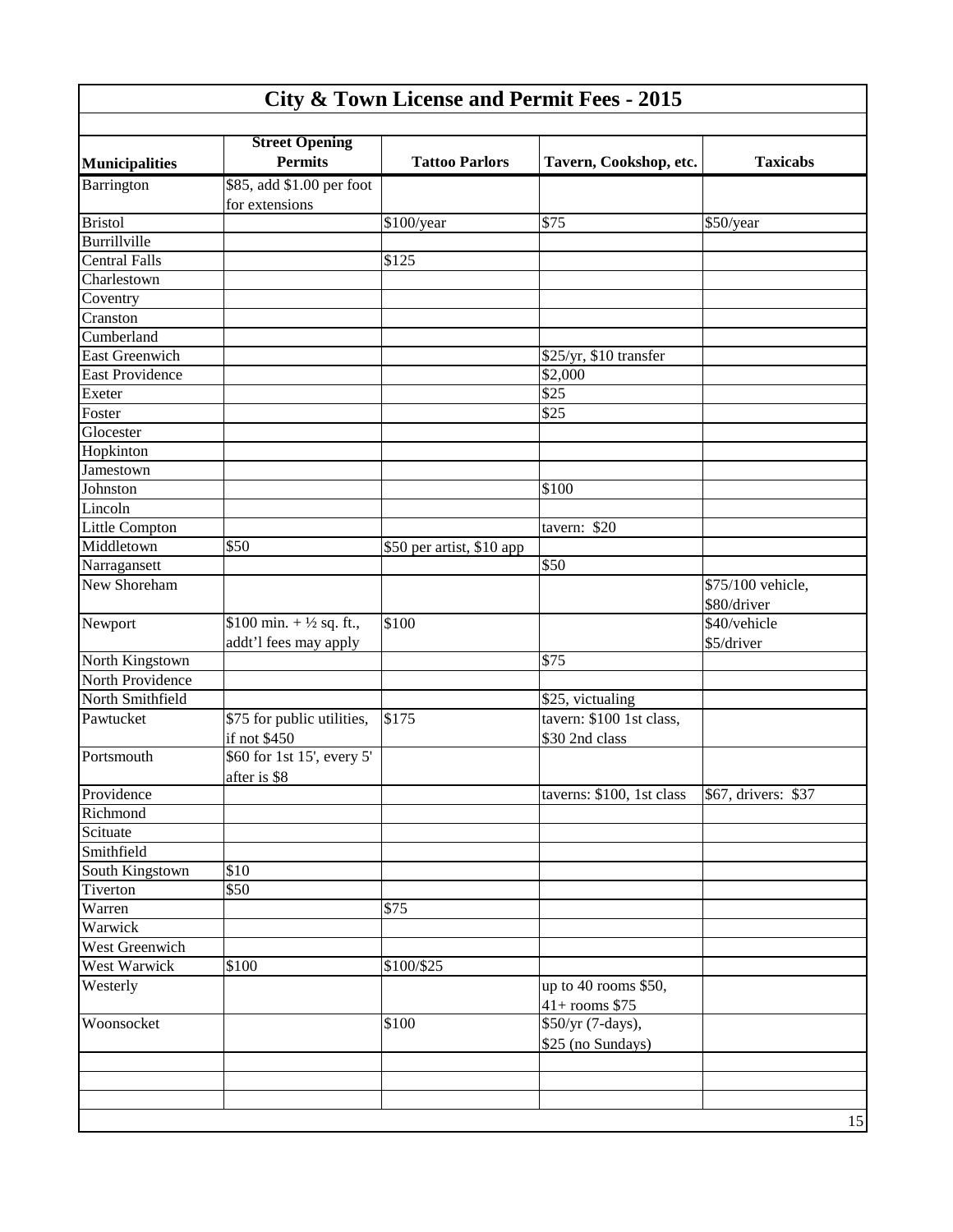| <b>City &amp; Town License and Permit Fees - 2015</b> |                                                                                  |                                                       |                                                                        |                   |
|-------------------------------------------------------|----------------------------------------------------------------------------------|-------------------------------------------------------|------------------------------------------------------------------------|-------------------|
|                                                       |                                                                                  |                                                       |                                                                        |                   |
| <b>Municipalities</b>                                 | <b>Tourist</b><br><b>Accommodations</b>                                          | <b>Trade Names</b>                                    | <b>Trailer Camps</b>                                                   | <b>Trailers</b>   |
| Barrington                                            |                                                                                  | trade name cert. (one time fee) \$10                  |                                                                        |                   |
| <b>Bristol</b>                                        |                                                                                  | \$10                                                  |                                                                        |                   |
| Burrillville                                          |                                                                                  | trade name cert. (one time fee) \$10                  |                                                                        |                   |
| <b>Central Falls</b>                                  |                                                                                  | \$25                                                  |                                                                        |                   |
| Charlestown                                           | $$25(1-5), $50$<br>$(6-26), $75 (26+)$                                           | See Business Registrations                            |                                                                        |                   |
| Coventry                                              |                                                                                  | \$10                                                  | \$200 campground                                                       | \$5               |
| Cranston                                              |                                                                                  | \$10                                                  | \$10                                                                   |                   |
| Cumberland                                            |                                                                                  | trade name cert. (one time fee) \$100                 |                                                                        |                   |
| <b>East Greenwich</b>                                 |                                                                                  | \$10                                                  |                                                                        | \$25              |
| <b>East Providence</b>                                |                                                                                  | \$10                                                  |                                                                        |                   |
| Exeter                                                |                                                                                  | \$10                                                  | \$100                                                                  |                   |
| Foster                                                |                                                                                  | \$10                                                  | \$50                                                                   | \$10              |
| Glocester                                             |                                                                                  | \$10                                                  | camping/travel trailer<br>park: \$1/site new app.<br>$$25$ app. + adv. | \$5               |
| Hopkinton                                             |                                                                                  |                                                       |                                                                        |                   |
| Jamestown                                             |                                                                                  | \$10                                                  |                                                                        |                   |
| Johnston                                              |                                                                                  |                                                       |                                                                        |                   |
| Lincoln                                               |                                                                                  | trade name cert. (one time fee) \$10                  |                                                                        |                   |
| Little Compton                                        |                                                                                  | See Business Registrations                            |                                                                        |                   |
| Middletown                                            |                                                                                  | \$10                                                  |                                                                        |                   |
| Narragansett                                          |                                                                                  | \$49                                                  | \$1 each unit                                                          |                   |
| New Shoreham                                          |                                                                                  | See Business Registrations                            |                                                                        |                   |
| Newport                                               |                                                                                  | \$10                                                  |                                                                        |                   |
| North Kingstown                                       |                                                                                  | \$49                                                  |                                                                        |                   |
| North Providence                                      |                                                                                  | \$25                                                  |                                                                        |                   |
| North Smithfield                                      |                                                                                  | $\overline{$}$                                        |                                                                        |                   |
| Pawtucket                                             |                                                                                  | \$10                                                  |                                                                        |                   |
| Portsmouth                                            |                                                                                  | trade name cert. (one time fee) \$10                  |                                                                        |                   |
| Providence                                            |                                                                                  |                                                       |                                                                        |                   |
| Richmond                                              |                                                                                  | See Campgrounds   cert. of business registration \$0, | See Campgrounds                                                        |                   |
| Scituate                                              |                                                                                  | <b>DBA \$10</b><br>\$10                               |                                                                        |                   |
| Smithfield                                            |                                                                                  | \$5                                                   |                                                                        |                   |
| South Kingstown                                       | \$50 including<br>trailer parks $+$ \$10<br>ea additional unit<br>in excess of 2 |                                                       | \$50 plus \$10 for each<br>additional unit in excess<br>of 2           |                   |
| Tiverton                                              |                                                                                  | \$10                                                  |                                                                        |                   |
| Warren                                                |                                                                                  | \$20                                                  |                                                                        |                   |
| Warwick                                               |                                                                                  | $\overline{$12}$                                      |                                                                        |                   |
| West Greenwich                                        |                                                                                  | \$10                                                  |                                                                        | temp. trailer \$1 |
| <b>West Warwick</b>                                   |                                                                                  | \$10                                                  |                                                                        |                   |
| Westerly                                              | See Hotels/Motels                                                                | \$10                                                  | See Mobil Home Park                                                    |                   |
| Woonsocket                                            |                                                                                  | \$10                                                  |                                                                        |                   |
|                                                       |                                                                                  |                                                       |                                                                        |                   |
|                                                       |                                                                                  |                                                       |                                                                        |                   |
|                                                       |                                                                                  |                                                       |                                                                        |                   |
|                                                       |                                                                                  |                                                       |                                                                        | 16                |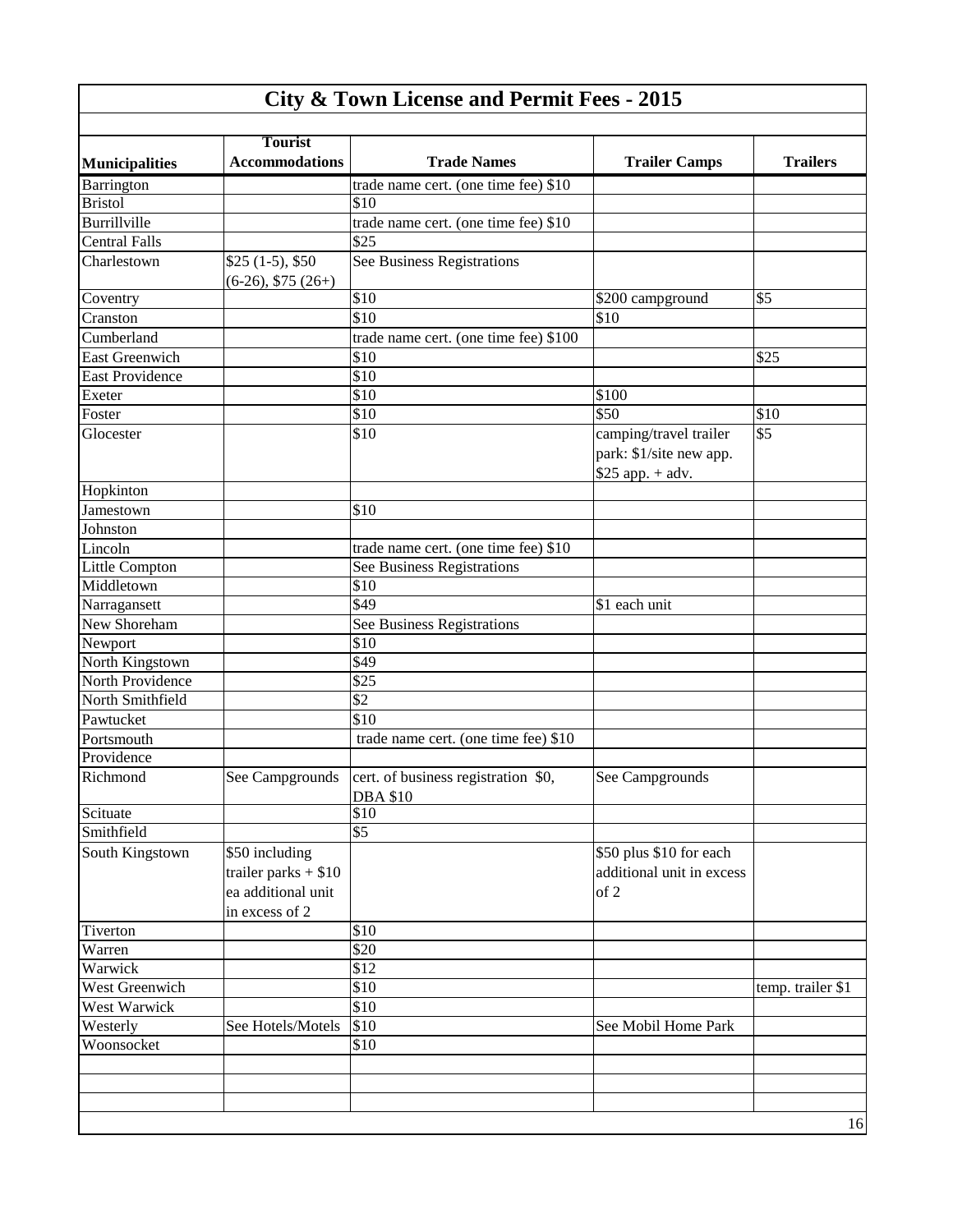| <b>Municipalities</b>               | <b>Used Cars</b>                                                         | <b>Victualing</b>                                                     | <b>Video Games</b>                       | <b>Yard Sales</b>   |
|-------------------------------------|--------------------------------------------------------------------------|-----------------------------------------------------------------------|------------------------------------------|---------------------|
| Barrington                          |                                                                          | \$100                                                                 |                                          |                     |
| <b>Bristol</b>                      |                                                                          | \$75                                                                  | \$100/video game                         |                     |
| <b>Burrillville</b>                 |                                                                          | \$10/annually or 1-day                                                |                                          |                     |
| <b>Central Falls</b>                |                                                                          | \$100                                                                 |                                          |                     |
| Charlestown                         |                                                                          | \$25                                                                  |                                          | \$5                 |
| Coventry                            |                                                                          | \$50                                                                  |                                          | \$4                 |
| Cranston                            | \$150                                                                    | $$100$ (1-25), \$150 (26-50), \$250                                   |                                          |                     |
| Cumberland                          |                                                                          | 1st: \$125, 2nd: \$115, 3rd: \$105,                                   |                                          |                     |
|                                     |                                                                          | 4th: \$100, 5th: \$100                                                |                                          |                     |
| <b>East Greenwich</b>               |                                                                          | \$50/year, \$35 transfer                                              | \$50                                     |                     |
| East Providence                     | \$125                                                                    | \$175 1st, \$150 2nd, \$100 3rd                                       | \$110 - \$20 Sun.                        | \$5                 |
| Exeter                              | \$100                                                                    | \$25                                                                  |                                          |                     |
| Foster                              | secondhand \$25                                                          | \$25                                                                  | \$50/machine                             |                     |
| Glocester                           |                                                                          | $$50 + adv.$                                                          |                                          | \$5                 |
| Hopkinton                           |                                                                          | \$25/Class A, \$15/Class B,                                           |                                          |                     |
|                                     |                                                                          | \$10/Class C                                                          |                                          |                     |
| Jamestown                           |                                                                          | \$20                                                                  | \$25/machine                             | \$5                 |
| Johnston                            | $\overline{$}100$                                                        | \$100                                                                 | \$100                                    | \$10                |
| Lincoln                             |                                                                          | \$50, 1st Class                                                       | See Amusement                            |                     |
|                                     |                                                                          | \$15, 2nd Class                                                       |                                          |                     |
|                                     |                                                                          | \$100 for 24 hr. Priv.                                                |                                          |                     |
| Little Compton                      |                                                                          | \$20                                                                  | \$20/each                                |                     |
| Middletown                          |                                                                          | \$110/less 40 people, \$220/over                                      | \$75 per game                            |                     |
|                                     |                                                                          | \$50                                                                  |                                          |                     |
| Narragansett<br>New Shoreham        |                                                                          | \$50-\$75                                                             | See Amusement<br>\$50/game               |                     |
|                                     |                                                                          | *                                                                     | See Amusement                            | 1st in 12/mon free, |
| Newport                             |                                                                          |                                                                       |                                          | 2nd in 12/mon \$10  |
| North Kingstown                     |                                                                          | \$75, \$100 extended hours                                            | 1-10 \$50, per machine                   | \$5 single family,  |
|                                     |                                                                          |                                                                       | over 10 \$25                             | \$10 multi family   |
| North Providence                    |                                                                          | \$50                                                                  |                                          | \$5, limit 2        |
| North Smithfield                    |                                                                          | \$25                                                                  | \$50 each                                | \$5, limit 2        |
| Pawtucket                           | \$100                                                                    | \$150 1st class, \$80 2nd class                                       | \$50 each                                |                     |
| Portsmouth                          |                                                                          | \$50                                                                  |                                          | limit 2, no fee     |
| Providence                          | \$100                                                                    | \$100                                                                 | \$100 each                               | \$5                 |
| Richmond                            |                                                                          | \$25                                                                  |                                          |                     |
| Scituate                            |                                                                          | \$50                                                                  |                                          | \$5                 |
| Smithfield                          |                                                                          | \$50                                                                  |                                          | \$1 per day         |
| South Kingstown                     |                                                                          | \$50                                                                  |                                          |                     |
| Tiverton                            |                                                                          | \$50                                                                  |                                          |                     |
| Warren                              |                                                                          | \$100                                                                 | \$200                                    |                     |
| Warwick                             | \$100                                                                    | mid \$100, 2am \$150, 24 hr \$250                                     | arcade \$75                              |                     |
| West Greenwich                      |                                                                          | \$10                                                                  |                                          |                     |
| West Warwick                        | \$100/\$25                                                               | \$100                                                                 | \$25/machine - up to 3                   | \$10                |
| Westerly                            |                                                                          | 50, extended hours \$25                                               | \$20                                     | \$5                 |
| Woonsocket                          | \$100                                                                    | \$50 1st, \$25 2nd Class                                              | \$50                                     | \$10                |
|                                     |                                                                          | *Newport (Victualing): Additional \$50 if expanded hours 2 am to 6 am |                                          |                     |
| Standard                            |                                                                          | Carry-out                                                             | Fast Food                                | Confectioner        |
|                                     | Seating 40 or under 40: $$100 + $50$ litter control<br>$$100 + $50$ L.C. |                                                                       |                                          |                     |
| Seating over 40: $$200 + $100$ L.C. |                                                                          | $$100 + $200$ L.C.<br>$$200 + $200$ L.C.                              | $$100 + $250$ L.C.<br>$$200 + $250$ L.C. | $$200 + $50$        |
|                                     |                                                                          |                                                                       |                                          | 17                  |

17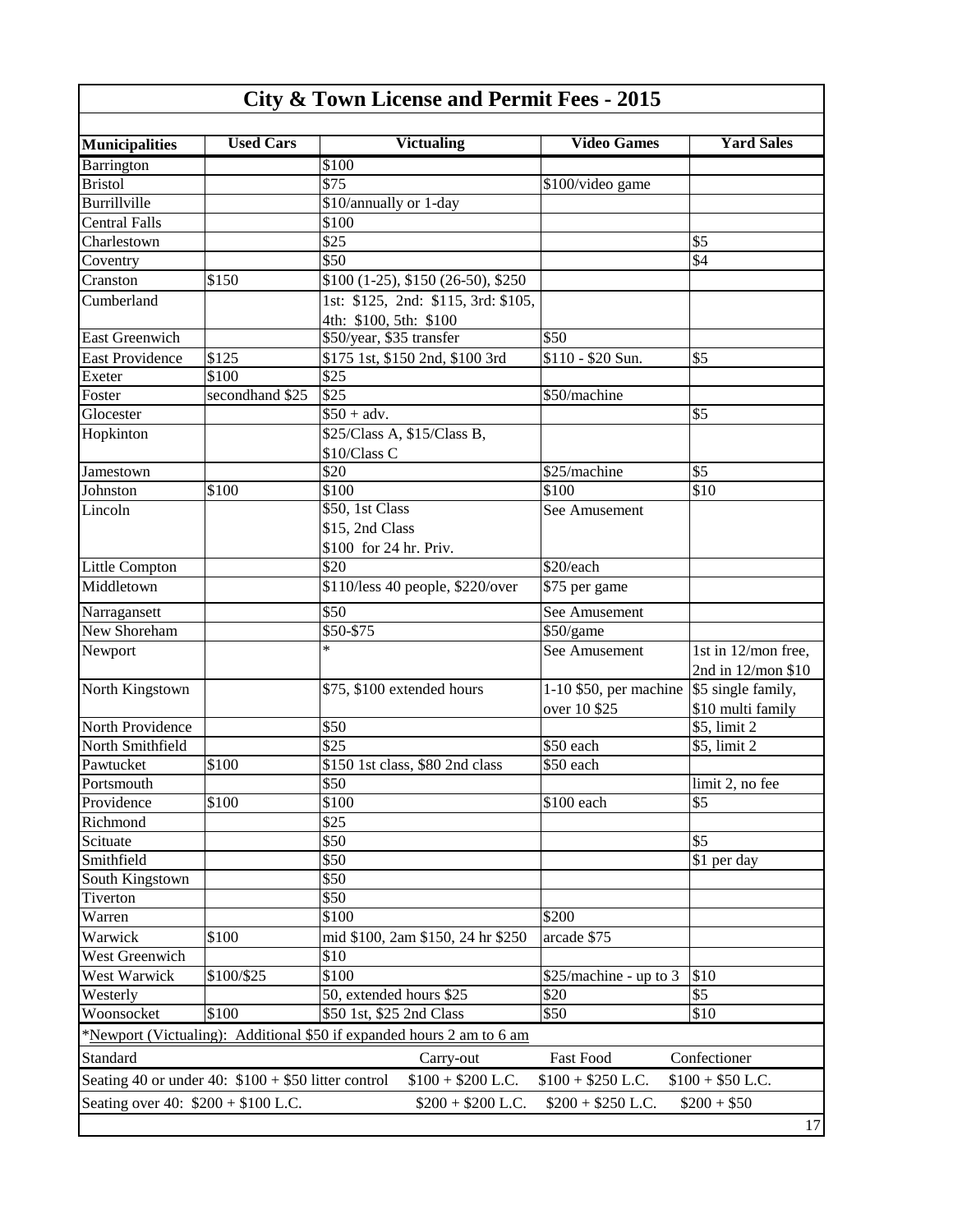#### **Miscellaneous License and Permit Fees - 2015**

| Fee<br><b>Municipalities</b><br><b>Beach Pass:</b><br>\$30, over 65 free - must be a Barrington resident<br><b>Barrington</b><br>Cat License:<br>\$5, late fee \$15<br>Temporary Structure:<br>\$25 per day per structure with \$100 deposit<br>Cesspools:<br>\$50<br>Sidewalk Dining:<br>\$100<br><b>Commercial Antenna:</b><br>\$1,500 cell tower<br><b>Filling Station:</b><br>\$50<br><b>Gravel Banks:</b><br>\$1,000<br><b>Body Works:</b><br>\$100 annually<br>Boxing:<br>\$50<br><b>Bus Shelter Advertising Permits:</b><br>\$500 annually<br><b>Gravel Banks:</b><br>\$125<br>Liquor Expansion:<br>Seasonal<br>\$250 annually/seasonally<br>Temporary Per diem<br>\$50 per diem<br>Permanent Physcial Expansion (one time fee)<br>\$250 no renewals<br>Massage Therapy:<br>\$25 annually<br>Temporary Structure:<br>\$100/90 days<br>Tobacco (including electronic devices)<br>\$150 annually<br><b>Extended Hours License:</b><br>\$150<br>\$25<br>Nonprofit trade name certificates (one-time fee):<br>Permanent outside serving of alcohol 2 a.m.:<br>\$100<br><b>Special Event Entertainment License:</b><br>\$35<br>Temporary outside serving of alcohol:<br>\$50<br><b>Gravel Banks:</b><br>\$25 application, 100 year and \$25/acre<br>.50 cents each swine/\$5 minimum per year<br>Piggery:<br>Outdoor Sidewalk Liquor Service:<br>\$75 application<br>Fishing License fees, annual:<br>resident \$18, nonresident \$35, tourist (3 days) \$16,<br>combination fishing, hunting (resident) \$33,<br>permanent fishing (65 and over) no fee,<br>permanent combination (65 and over) no fee<br>resident \$60, nonresident \$300, commerical recreational \$300,<br>Mooring registration fee:<br>commercial \$300, educational/nonprofit \$225<br>Vehicles and traffic:<br>residential overnight parking permit \$25 per year, payable with<br>submission of application |                 | License/Permit |    |
|---------------------------------------------------------------------------------------------------------------------------------------------------------------------------------------------------------------------------------------------------------------------------------------------------------------------------------------------------------------------------------------------------------------------------------------------------------------------------------------------------------------------------------------------------------------------------------------------------------------------------------------------------------------------------------------------------------------------------------------------------------------------------------------------------------------------------------------------------------------------------------------------------------------------------------------------------------------------------------------------------------------------------------------------------------------------------------------------------------------------------------------------------------------------------------------------------------------------------------------------------------------------------------------------------------------------------------------------------------------------------------------------------------------------------------------------------------------------------------------------------------------------------------------------------------------------------------------------------------------------------------------------------------------------------------------------------------------------------------------------------------------------------------------------------------------------------------------------------------------------------------------|-----------------|----------------|----|
|                                                                                                                                                                                                                                                                                                                                                                                                                                                                                                                                                                                                                                                                                                                                                                                                                                                                                                                                                                                                                                                                                                                                                                                                                                                                                                                                                                                                                                                                                                                                                                                                                                                                                                                                                                                                                                                                                       |                 |                |    |
|                                                                                                                                                                                                                                                                                                                                                                                                                                                                                                                                                                                                                                                                                                                                                                                                                                                                                                                                                                                                                                                                                                                                                                                                                                                                                                                                                                                                                                                                                                                                                                                                                                                                                                                                                                                                                                                                                       |                 |                |    |
|                                                                                                                                                                                                                                                                                                                                                                                                                                                                                                                                                                                                                                                                                                                                                                                                                                                                                                                                                                                                                                                                                                                                                                                                                                                                                                                                                                                                                                                                                                                                                                                                                                                                                                                                                                                                                                                                                       |                 |                |    |
|                                                                                                                                                                                                                                                                                                                                                                                                                                                                                                                                                                                                                                                                                                                                                                                                                                                                                                                                                                                                                                                                                                                                                                                                                                                                                                                                                                                                                                                                                                                                                                                                                                                                                                                                                                                                                                                                                       |                 |                |    |
| <b>Bristol</b>                                                                                                                                                                                                                                                                                                                                                                                                                                                                                                                                                                                                                                                                                                                                                                                                                                                                                                                                                                                                                                                                                                                                                                                                                                                                                                                                                                                                                                                                                                                                                                                                                                                                                                                                                                                                                                                                        |                 |                |    |
|                                                                                                                                                                                                                                                                                                                                                                                                                                                                                                                                                                                                                                                                                                                                                                                                                                                                                                                                                                                                                                                                                                                                                                                                                                                                                                                                                                                                                                                                                                                                                                                                                                                                                                                                                                                                                                                                                       |                 |                |    |
|                                                                                                                                                                                                                                                                                                                                                                                                                                                                                                                                                                                                                                                                                                                                                                                                                                                                                                                                                                                                                                                                                                                                                                                                                                                                                                                                                                                                                                                                                                                                                                                                                                                                                                                                                                                                                                                                                       |                 |                |    |
|                                                                                                                                                                                                                                                                                                                                                                                                                                                                                                                                                                                                                                                                                                                                                                                                                                                                                                                                                                                                                                                                                                                                                                                                                                                                                                                                                                                                                                                                                                                                                                                                                                                                                                                                                                                                                                                                                       |                 |                |    |
|                                                                                                                                                                                                                                                                                                                                                                                                                                                                                                                                                                                                                                                                                                                                                                                                                                                                                                                                                                                                                                                                                                                                                                                                                                                                                                                                                                                                                                                                                                                                                                                                                                                                                                                                                                                                                                                                                       | <b>Coventry</b> |                |    |
|                                                                                                                                                                                                                                                                                                                                                                                                                                                                                                                                                                                                                                                                                                                                                                                                                                                                                                                                                                                                                                                                                                                                                                                                                                                                                                                                                                                                                                                                                                                                                                                                                                                                                                                                                                                                                                                                                       |                 |                |    |
| <b>Cranston</b><br><b>Cumberland</b>                                                                                                                                                                                                                                                                                                                                                                                                                                                                                                                                                                                                                                                                                                                                                                                                                                                                                                                                                                                                                                                                                                                                                                                                                                                                                                                                                                                                                                                                                                                                                                                                                                                                                                                                                                                                                                                  |                 |                |    |
|                                                                                                                                                                                                                                                                                                                                                                                                                                                                                                                                                                                                                                                                                                                                                                                                                                                                                                                                                                                                                                                                                                                                                                                                                                                                                                                                                                                                                                                                                                                                                                                                                                                                                                                                                                                                                                                                                       |                 |                |    |
|                                                                                                                                                                                                                                                                                                                                                                                                                                                                                                                                                                                                                                                                                                                                                                                                                                                                                                                                                                                                                                                                                                                                                                                                                                                                                                                                                                                                                                                                                                                                                                                                                                                                                                                                                                                                                                                                                       |                 |                |    |
|                                                                                                                                                                                                                                                                                                                                                                                                                                                                                                                                                                                                                                                                                                                                                                                                                                                                                                                                                                                                                                                                                                                                                                                                                                                                                                                                                                                                                                                                                                                                                                                                                                                                                                                                                                                                                                                                                       |                 |                |    |
|                                                                                                                                                                                                                                                                                                                                                                                                                                                                                                                                                                                                                                                                                                                                                                                                                                                                                                                                                                                                                                                                                                                                                                                                                                                                                                                                                                                                                                                                                                                                                                                                                                                                                                                                                                                                                                                                                       |                 |                |    |
|                                                                                                                                                                                                                                                                                                                                                                                                                                                                                                                                                                                                                                                                                                                                                                                                                                                                                                                                                                                                                                                                                                                                                                                                                                                                                                                                                                                                                                                                                                                                                                                                                                                                                                                                                                                                                                                                                       |                 |                |    |
|                                                                                                                                                                                                                                                                                                                                                                                                                                                                                                                                                                                                                                                                                                                                                                                                                                                                                                                                                                                                                                                                                                                                                                                                                                                                                                                                                                                                                                                                                                                                                                                                                                                                                                                                                                                                                                                                                       |                 |                |    |
|                                                                                                                                                                                                                                                                                                                                                                                                                                                                                                                                                                                                                                                                                                                                                                                                                                                                                                                                                                                                                                                                                                                                                                                                                                                                                                                                                                                                                                                                                                                                                                                                                                                                                                                                                                                                                                                                                       |                 |                |    |
|                                                                                                                                                                                                                                                                                                                                                                                                                                                                                                                                                                                                                                                                                                                                                                                                                                                                                                                                                                                                                                                                                                                                                                                                                                                                                                                                                                                                                                                                                                                                                                                                                                                                                                                                                                                                                                                                                       |                 |                |    |
|                                                                                                                                                                                                                                                                                                                                                                                                                                                                                                                                                                                                                                                                                                                                                                                                                                                                                                                                                                                                                                                                                                                                                                                                                                                                                                                                                                                                                                                                                                                                                                                                                                                                                                                                                                                                                                                                                       |                 |                |    |
|                                                                                                                                                                                                                                                                                                                                                                                                                                                                                                                                                                                                                                                                                                                                                                                                                                                                                                                                                                                                                                                                                                                                                                                                                                                                                                                                                                                                                                                                                                                                                                                                                                                                                                                                                                                                                                                                                       |                 |                |    |
|                                                                                                                                                                                                                                                                                                                                                                                                                                                                                                                                                                                                                                                                                                                                                                                                                                                                                                                                                                                                                                                                                                                                                                                                                                                                                                                                                                                                                                                                                                                                                                                                                                                                                                                                                                                                                                                                                       |                 |                |    |
|                                                                                                                                                                                                                                                                                                                                                                                                                                                                                                                                                                                                                                                                                                                                                                                                                                                                                                                                                                                                                                                                                                                                                                                                                                                                                                                                                                                                                                                                                                                                                                                                                                                                                                                                                                                                                                                                                       |                 |                |    |
|                                                                                                                                                                                                                                                                                                                                                                                                                                                                                                                                                                                                                                                                                                                                                                                                                                                                                                                                                                                                                                                                                                                                                                                                                                                                                                                                                                                                                                                                                                                                                                                                                                                                                                                                                                                                                                                                                       |                 |                |    |
|                                                                                                                                                                                                                                                                                                                                                                                                                                                                                                                                                                                                                                                                                                                                                                                                                                                                                                                                                                                                                                                                                                                                                                                                                                                                                                                                                                                                                                                                                                                                                                                                                                                                                                                                                                                                                                                                                       |                 |                |    |
|                                                                                                                                                                                                                                                                                                                                                                                                                                                                                                                                                                                                                                                                                                                                                                                                                                                                                                                                                                                                                                                                                                                                                                                                                                                                                                                                                                                                                                                                                                                                                                                                                                                                                                                                                                                                                                                                                       |                 |                |    |
| <b>East Greenwich</b>                                                                                                                                                                                                                                                                                                                                                                                                                                                                                                                                                                                                                                                                                                                                                                                                                                                                                                                                                                                                                                                                                                                                                                                                                                                                                                                                                                                                                                                                                                                                                                                                                                                                                                                                                                                                                                                                 |                 |                |    |
|                                                                                                                                                                                                                                                                                                                                                                                                                                                                                                                                                                                                                                                                                                                                                                                                                                                                                                                                                                                                                                                                                                                                                                                                                                                                                                                                                                                                                                                                                                                                                                                                                                                                                                                                                                                                                                                                                       |                 |                |    |
|                                                                                                                                                                                                                                                                                                                                                                                                                                                                                                                                                                                                                                                                                                                                                                                                                                                                                                                                                                                                                                                                                                                                                                                                                                                                                                                                                                                                                                                                                                                                                                                                                                                                                                                                                                                                                                                                                       |                 |                |    |
|                                                                                                                                                                                                                                                                                                                                                                                                                                                                                                                                                                                                                                                                                                                                                                                                                                                                                                                                                                                                                                                                                                                                                                                                                                                                                                                                                                                                                                                                                                                                                                                                                                                                                                                                                                                                                                                                                       |                 |                |    |
|                                                                                                                                                                                                                                                                                                                                                                                                                                                                                                                                                                                                                                                                                                                                                                                                                                                                                                                                                                                                                                                                                                                                                                                                                                                                                                                                                                                                                                                                                                                                                                                                                                                                                                                                                                                                                                                                                       |                 |                |    |
|                                                                                                                                                                                                                                                                                                                                                                                                                                                                                                                                                                                                                                                                                                                                                                                                                                                                                                                                                                                                                                                                                                                                                                                                                                                                                                                                                                                                                                                                                                                                                                                                                                                                                                                                                                                                                                                                                       |                 |                |    |
|                                                                                                                                                                                                                                                                                                                                                                                                                                                                                                                                                                                                                                                                                                                                                                                                                                                                                                                                                                                                                                                                                                                                                                                                                                                                                                                                                                                                                                                                                                                                                                                                                                                                                                                                                                                                                                                                                       |                 |                |    |
|                                                                                                                                                                                                                                                                                                                                                                                                                                                                                                                                                                                                                                                                                                                                                                                                                                                                                                                                                                                                                                                                                                                                                                                                                                                                                                                                                                                                                                                                                                                                                                                                                                                                                                                                                                                                                                                                                       |                 |                |    |
|                                                                                                                                                                                                                                                                                                                                                                                                                                                                                                                                                                                                                                                                                                                                                                                                                                                                                                                                                                                                                                                                                                                                                                                                                                                                                                                                                                                                                                                                                                                                                                                                                                                                                                                                                                                                                                                                                       |                 |                |    |
|                                                                                                                                                                                                                                                                                                                                                                                                                                                                                                                                                                                                                                                                                                                                                                                                                                                                                                                                                                                                                                                                                                                                                                                                                                                                                                                                                                                                                                                                                                                                                                                                                                                                                                                                                                                                                                                                                       |                 |                |    |
|                                                                                                                                                                                                                                                                                                                                                                                                                                                                                                                                                                                                                                                                                                                                                                                                                                                                                                                                                                                                                                                                                                                                                                                                                                                                                                                                                                                                                                                                                                                                                                                                                                                                                                                                                                                                                                                                                       |                 |                |    |
|                                                                                                                                                                                                                                                                                                                                                                                                                                                                                                                                                                                                                                                                                                                                                                                                                                                                                                                                                                                                                                                                                                                                                                                                                                                                                                                                                                                                                                                                                                                                                                                                                                                                                                                                                                                                                                                                                       |                 |                |    |
|                                                                                                                                                                                                                                                                                                                                                                                                                                                                                                                                                                                                                                                                                                                                                                                                                                                                                                                                                                                                                                                                                                                                                                                                                                                                                                                                                                                                                                                                                                                                                                                                                                                                                                                                                                                                                                                                                       |                 |                |    |
|                                                                                                                                                                                                                                                                                                                                                                                                                                                                                                                                                                                                                                                                                                                                                                                                                                                                                                                                                                                                                                                                                                                                                                                                                                                                                                                                                                                                                                                                                                                                                                                                                                                                                                                                                                                                                                                                                       |                 |                |    |
|                                                                                                                                                                                                                                                                                                                                                                                                                                                                                                                                                                                                                                                                                                                                                                                                                                                                                                                                                                                                                                                                                                                                                                                                                                                                                                                                                                                                                                                                                                                                                                                                                                                                                                                                                                                                                                                                                       |                 |                |    |
|                                                                                                                                                                                                                                                                                                                                                                                                                                                                                                                                                                                                                                                                                                                                                                                                                                                                                                                                                                                                                                                                                                                                                                                                                                                                                                                                                                                                                                                                                                                                                                                                                                                                                                                                                                                                                                                                                       |                 |                |    |
|                                                                                                                                                                                                                                                                                                                                                                                                                                                                                                                                                                                                                                                                                                                                                                                                                                                                                                                                                                                                                                                                                                                                                                                                                                                                                                                                                                                                                                                                                                                                                                                                                                                                                                                                                                                                                                                                                       |                 |                |    |
|                                                                                                                                                                                                                                                                                                                                                                                                                                                                                                                                                                                                                                                                                                                                                                                                                                                                                                                                                                                                                                                                                                                                                                                                                                                                                                                                                                                                                                                                                                                                                                                                                                                                                                                                                                                                                                                                                       |                 |                | 18 |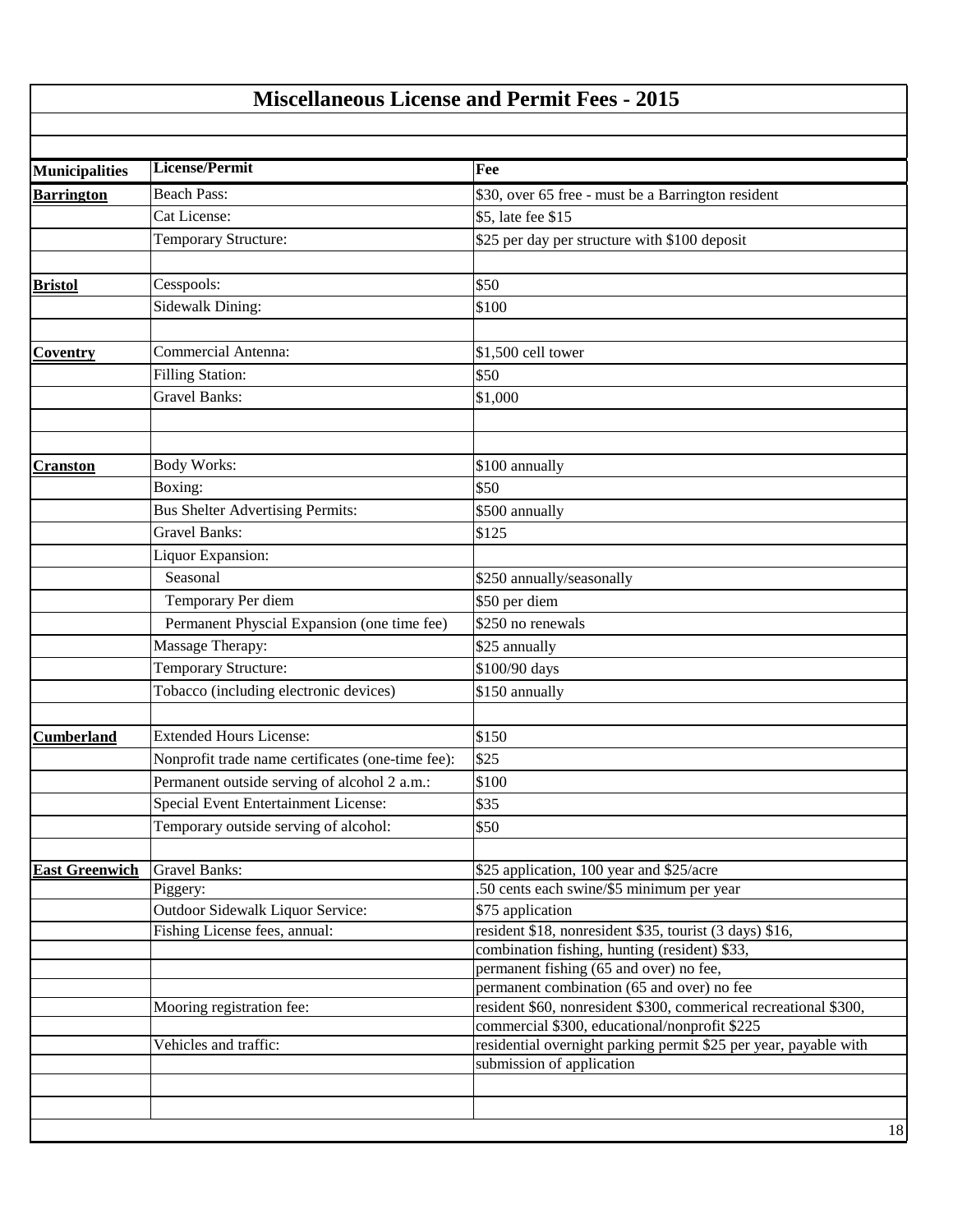| <b>Municipalities</b>  | <b>License/Permit</b>                 | Fee                                                               |
|------------------------|---------------------------------------|-------------------------------------------------------------------|
| <b>East Providence</b> | <b>Blasting:</b>                      | \$50 per location                                                 |
|                        | Cesspools:                            | \$200 annually                                                    |
|                        | Miniature Golf:                       | \$150                                                             |
|                        | <b>Night Soiler Removers:</b>         | \$200                                                             |
|                        | Sale, Possession & Use of Explosives: | \$50 annually                                                     |
|                        | <b>Shooting Galleries:</b>            | \$100 annually                                                    |
|                        | Trap Shooting:                        | \$35                                                              |
|                        |                                       |                                                                   |
| <b>Exeter</b>          | <b>Gravel Banks:</b>                  | \$100/acre                                                        |
|                        | Temporary Structure:                  | Temporary trailer \$25                                            |
| Jamestown              | <b>Beach Sticker:</b>                 | \$15 residents, \$15 town employees                               |
|                        | <b>Transfer Station Permit:</b>       | \$125                                                             |
|                        |                                       |                                                                   |
| <b>Johnston</b>        | Auctioneers:                          | \$100                                                             |
|                        |                                       |                                                                   |
| <b>Middletown</b>      | <b>Sidewalk Obstruction Permits:</b>  | \$50 per day                                                      |
| <b>Narragansett</b>    | Bagatelle:                            | \$50 first table/\$26 each additional/\$200 maximum               |
|                        | <b>Bath House:</b>                    | \$50 up to 20; \$5 each additional 40                             |
|                        | <b>Bathing Beach:</b>                 | Narragansett resident beach pass \$25, non-resident \$50          |
|                        | Scippio:                              | \$50 first table/\$26 each additional/\$200 maximum               |
|                        | Shooting Galleries:                   | \$15 first gallery/\$25 each additional/\$200 maximum             |
|                        | Soldiers & Sailors (Peddlers):        | \$1                                                               |
|                        | <b>Sunday Parking:</b>                | \$25-\$100 per lot                                                |
|                        |                                       |                                                                   |
| <b>Newport</b>         | <b>Banner License:</b>                | \$15/filing plus \$20/day                                         |
|                        | <b>Bath House:</b>                    | guest \$3/day, addt'l adult \$60/yr, children \$10/yr.,           |
|                        |                                       | seasonal: \$175/resident; \$150/65 and older; \$325/non-resident, |
|                        |                                       | \$300/65 and older; daily rental \$20/day                         |
|                        | <b>Bicycle License:</b>               | \$1/year                                                          |
|                        | <b>Bicycle Rental Agencies:</b>       | \$25/year                                                         |
|                        | <b>Burn Permits:</b>                  | \$25                                                              |
|                        | Farmer's Market License:              | \$10/filing, \$100/license                                        |
|                        | Horse-Drawn Carriage License:         | \$15/filing plus \$50/per horse                                   |
|                        | <b>Pedicab Business License:</b>      | \$100/per decal biennially                                        |
|                        | Pedicab Operator Permit:              | \$50/year                                                         |
|                        | Road Closure Permit:                  | \$100/day                                                         |
|                        | Sidewalk Dining:                      | \$300                                                             |
|                        | <b>Sidewalk Obstruction Permits:</b>  | \$20/day                                                          |
|                        | <b>Transfer Station Operator:</b>     | \$250/year                                                        |
|                        | Tree Spraying:                        | \$10/year                                                         |
|                        |                                       |                                                                   |
|                        |                                       |                                                                   |
|                        |                                       |                                                                   |
|                        |                                       | 19                                                                |